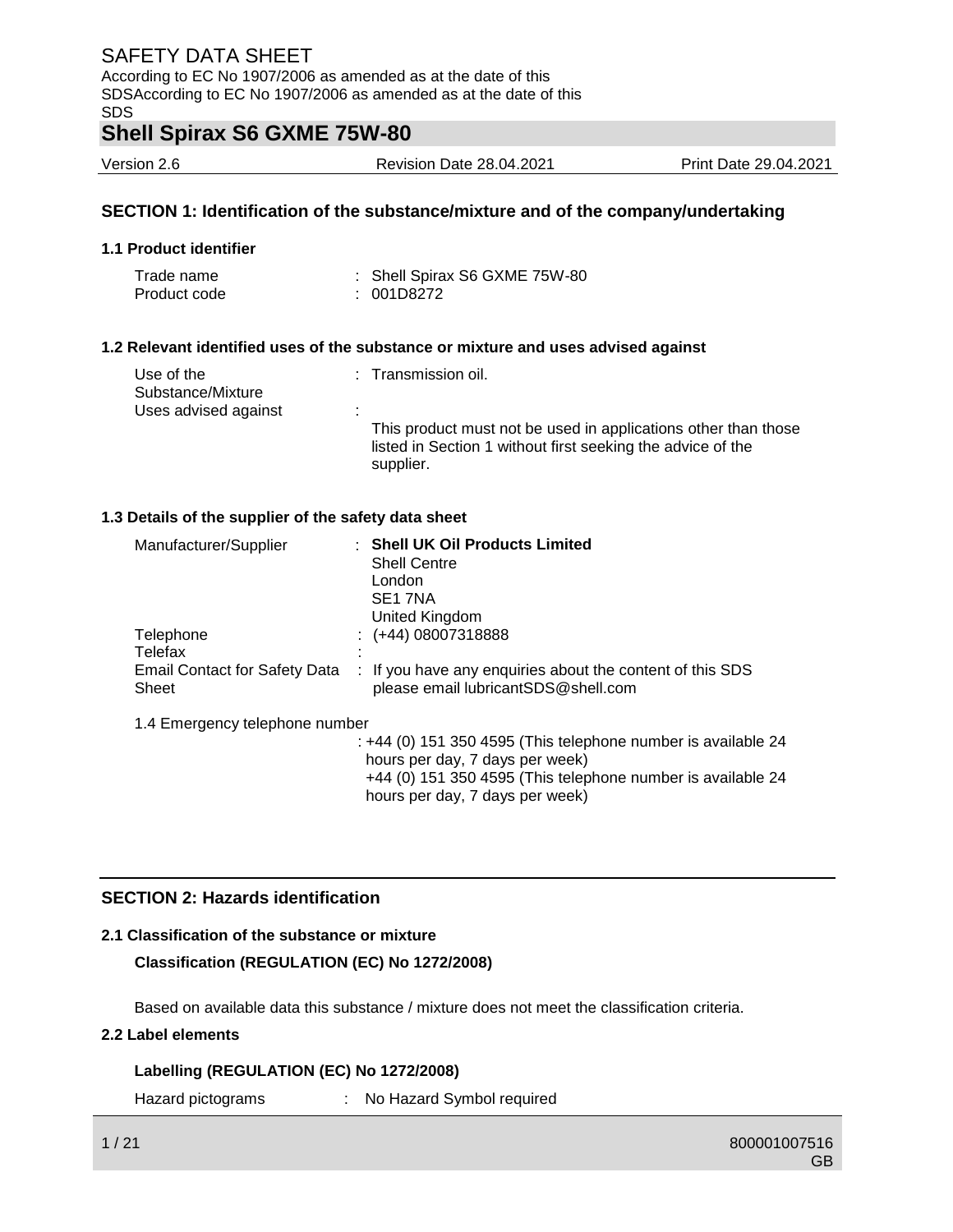According to EC No 1907/2006 as amended as at the date of this SDSAccording to EC No 1907/2006 as amended as at the date of this SDS

## **Shell Spirax S6 GXME 75W-80**

| Version 2.6                      | Revision Date 28.04.2021                                        |                                                                                                                                                                                                                                        | Print Date 29.04.2021                       |
|----------------------------------|-----------------------------------------------------------------|----------------------------------------------------------------------------------------------------------------------------------------------------------------------------------------------------------------------------------------|---------------------------------------------|
| Signal word<br>Hazard statements | No signal word<br>$\mathbb{R}^{\mathbb{Z}}$<br>t                | PHYSICAL HAZARDS:<br>Not classified as a physical hazard<br>according to CLP criteria.<br><b>HEALTH HAZARDS:</b><br>criteria.<br><b>ENVIRONMENTAL HAZARDS:</b><br>Not classified as environmental hazard<br>according to CLP criteria. | Not classified as a health hazard under CLP |
| Precautionary statements         | <b>Prevention:</b><br><b>Response:</b><br>Storage:<br>Disposal: | No precautionary phrases.<br>No precautionary phrases.<br>No precautionary phrases.<br>No precautionary phrases.                                                                                                                       |                                             |

Safety data sheet available on request.

| Sensitising components | : Contains amine phosphate.       |
|------------------------|-----------------------------------|
|                        | May produce an allergic reaction. |

### **2.3 Other hazards**

This mixture does not contain any REACH registered substances that are assessed to be a PBT or a vPvB.

Prolonged or repeated skin contact without proper cleaning can clog the pores of the skin resulting in disorders such as oil acne/folliculitis.

Used oil may contain harmful impurities.

Not classified as flammable but will burn.

### **SECTION 3: Composition/information on ingredients**

### **3.2 Mixtures**

| Chemical nature | : Synthetic base oil and additives.<br>Highly refined mineral oil.<br>The highly refined mineral oil contains <3% (w/w) DMSO-<br>extract, according to IP346.<br>The highly refined mineral oil is only present as additive<br>diluent.<br>Classification based on DMSO extract content < 3% |
|-----------------|----------------------------------------------------------------------------------------------------------------------------------------------------------------------------------------------------------------------------------------------------------------------------------------------|
|                 | (Regulation (EC) 1272/2008, Annex VI, Part 3, Note L).                                                                                                                                                                                                                                       |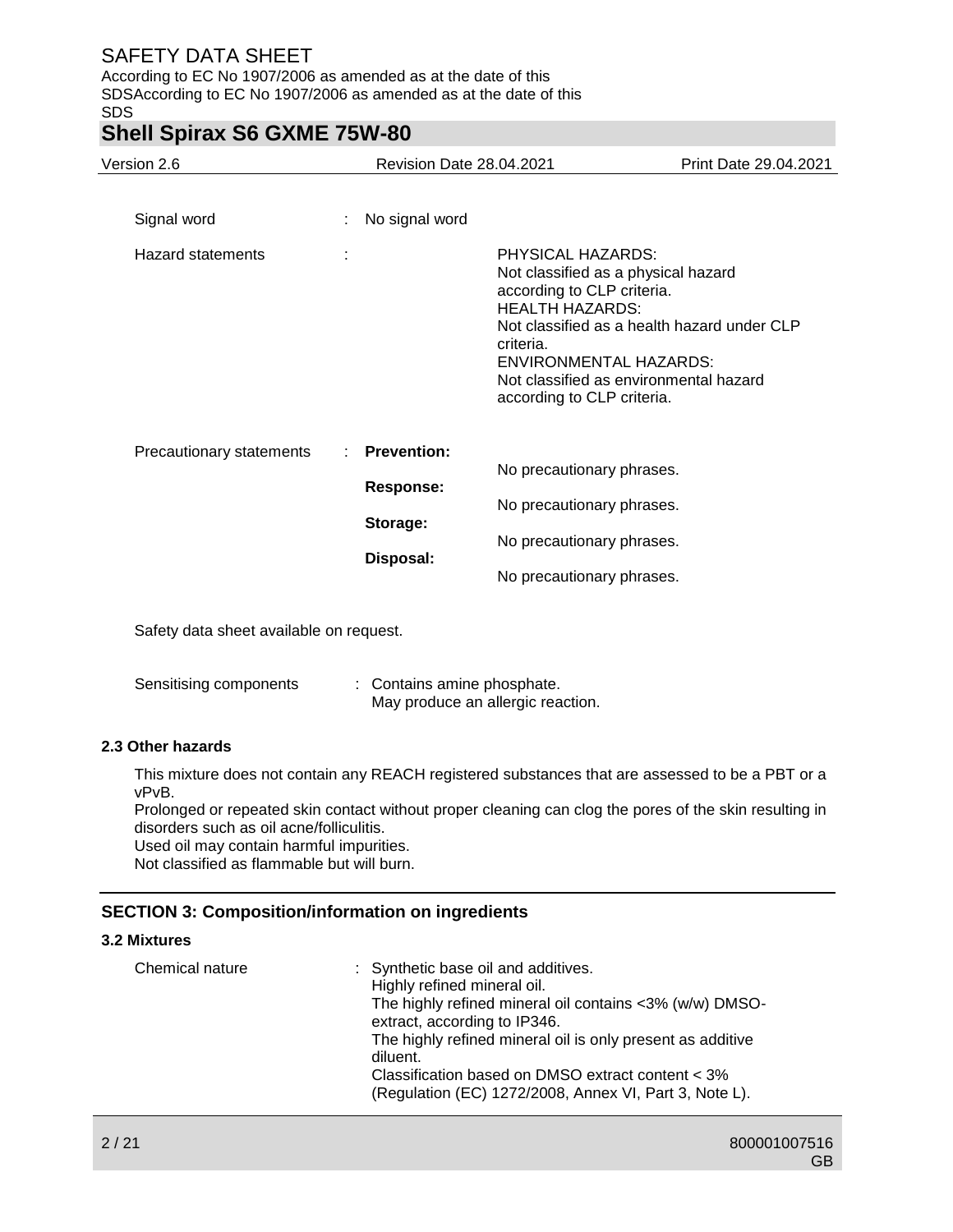According to EC No 1907/2006 as amended as at the date of this SDSAccording to EC No 1907/2006 as amended as at the date of this SDS

# **Shell Spirax S6 GXME 75W-80**

Version 2.6 Revision Date 28.04.2021 Print Date 29.04.2021

### **Hazardous components**

| Chemical name   | CAS-No.          | Classification           | Concentration |
|-----------------|------------------|--------------------------|---------------|
|                 | EC-No.           | (REGULATION              | (% w/w)       |
|                 | Registration     | (EC) No                  |               |
|                 | number           | 1272/2008)               |               |
| Alkaryl amine   | 36878-20-3       | <b>Aquatic Chronic4:</b> | $1 - 3$       |
|                 | 253-249-4        | H413                     |               |
|                 | 01-2119488911-28 |                          |               |
|                 |                  |                          |               |
| Amine phosphate |                  | Acute Tox.4; H302        | $1 - 2.4$     |
|                 | Not Assigned     | Skin Sens.1; H317        |               |
|                 | 931-384-6        | Eye Dam.1; H318          |               |
|                 | 01-2119493620-38 | Aquatic Chronic2;        |               |
|                 |                  | H411                     |               |

For explanation of abbreviations see section 16.

### **SECTION 4: First aid measures**

### **4.1 Description of first aid measures**

|                                                                 | Protection of first-aiders |  | : When administering first aid, ensure that you are wearing the<br>appropriate personal protective equipment according to the<br>incident, injury and surroundings.                         |  |
|-----------------------------------------------------------------|----------------------------|--|---------------------------------------------------------------------------------------------------------------------------------------------------------------------------------------------|--|
|                                                                 | If inhaled                 |  | : No treatment necessary under normal conditions of use.<br>If symptoms persist, obtain medical advice.                                                                                     |  |
|                                                                 | In case of skin contact    |  | : Remove contaminated clothing. Flush exposed area with<br>water and follow by washing with soap if available.<br>If persistent irritation occurs, obtain medical attention.                |  |
|                                                                 | In case of eye contact     |  | : Flush eye with copious quantities of water.<br>Remove contact lenses, if present and easy to do. Continue<br>rinsing.<br>If persistent irritation occurs, obtain medical attention.       |  |
|                                                                 | If swallowed               |  | : In general no treatment is necessary unless large quantities<br>are swallowed, however, get medical advice.                                                                               |  |
| 4.2 Most important symptoms and effects, both acute and delayed |                            |  |                                                                                                                                                                                             |  |
|                                                                 | Symptoms                   |  | : Oil acne/folliculitis signs and symptoms may include formation<br>of black pustules and spots on the skin of exposed areas.<br>Ingestion may result in nausea, vomiting and/or diarrhoea. |  |
|                                                                 |                            |  | 4.3 Indication of any immediate medical attention and special treatment needed                                                                                                              |  |
|                                                                 | Treatment                  |  | : Notes to doctor/physician:                                                                                                                                                                |  |
|                                                                 |                            |  |                                                                                                                                                                                             |  |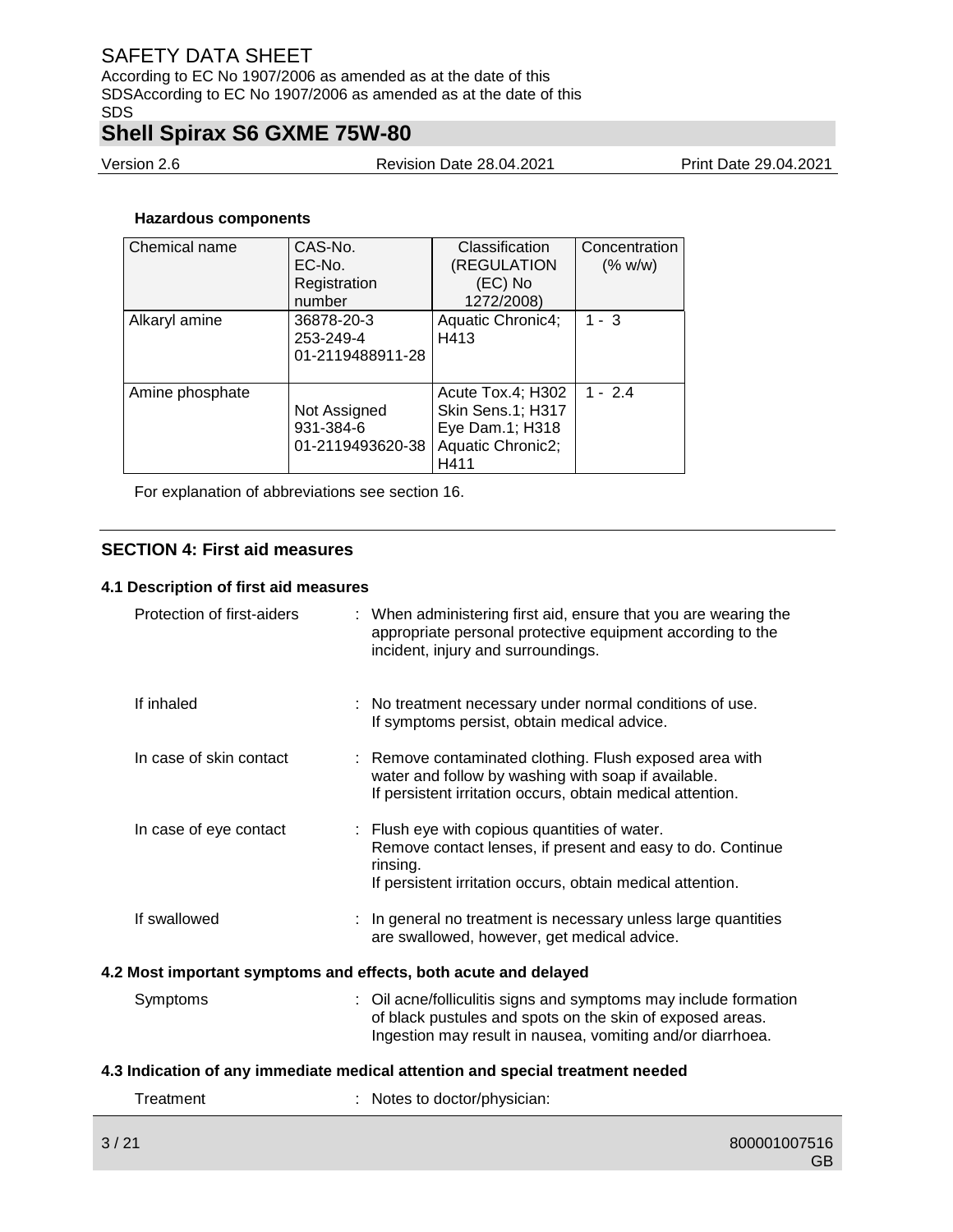According to EC No 1907/2006 as amended as at the date of this SDSAccording to EC No 1907/2006 as amended as at the date of this SDS

## **Shell Spirax S6 GXME 75W-80**

Version 2.6 Revision Date 28.04.2021 Print Date 29.04.2021

Treat symptomatically.

### **SECTION 5: Firefighting measures**

### **5.1 Extinguishing media**

| media<br>5.2 Special hazards arising from the substance or mixture<br>Specific hazards during<br>: Hazardous combustion products may include: A complex<br>firefighting<br>combustion occurs. Unidentified organic and inorganic<br>compounds.<br>5.3 Advice for firefighters<br>Special protective equipment<br>for firefighters<br>relevant Standards (e.g. Europe: EN469).<br>: Use extinguishing measures that are appropriate to local<br>Specific extinguishing<br>methods<br>circumstances and the surrounding environment. | Suitable extinguishing media<br>Unsuitable extinguishing | : Foam, water spray or fog. Dry chemical powder, carbon<br>dioxide, sand or earth may be used for small fires only.<br>: Do not use water in a jet.                                                                                                                                                                         |
|------------------------------------------------------------------------------------------------------------------------------------------------------------------------------------------------------------------------------------------------------------------------------------------------------------------------------------------------------------------------------------------------------------------------------------------------------------------------------------------------------------------------------------|----------------------------------------------------------|-----------------------------------------------------------------------------------------------------------------------------------------------------------------------------------------------------------------------------------------------------------------------------------------------------------------------------|
|                                                                                                                                                                                                                                                                                                                                                                                                                                                                                                                                    |                                                          |                                                                                                                                                                                                                                                                                                                             |
|                                                                                                                                                                                                                                                                                                                                                                                                                                                                                                                                    |                                                          |                                                                                                                                                                                                                                                                                                                             |
|                                                                                                                                                                                                                                                                                                                                                                                                                                                                                                                                    |                                                          | mixture of airborne solid and liquid particulates and gases<br>(smoke). Carbon monoxide may be evolved if incomplete                                                                                                                                                                                                        |
|                                                                                                                                                                                                                                                                                                                                                                                                                                                                                                                                    |                                                          |                                                                                                                                                                                                                                                                                                                             |
|                                                                                                                                                                                                                                                                                                                                                                                                                                                                                                                                    |                                                          | Proper protective equipment including chemical resistant<br>gloves are to be worn; chemical resistant suit is indicated if<br>large contact with spilled product is expected. Self-Contained<br>Breathing Apparatus must be worn when approaching a fire in<br>a confined space. Select fire fighter's clothing approved to |
|                                                                                                                                                                                                                                                                                                                                                                                                                                                                                                                                    |                                                          |                                                                                                                                                                                                                                                                                                                             |

### **SECTION 6: Accidental release measures**

### **6.1 Personal precautions, protective equipment and emergency procedures**

| Personal precautions | : 6.1.1 For non emergency personnel: |
|----------------------|--------------------------------------|
|                      | Avoid contact with skin and eyes.    |
|                      | 6.1.2 For emergency responders:      |
|                      | Avoid contact with skin and eyes.    |

### **6.2 Environmental precautions**

Environmental precautions : Use appropriate containment to avoid environmental contamination. Prevent from spreading or entering drains, ditches or rivers by using sand, earth, or other appropriate barriers.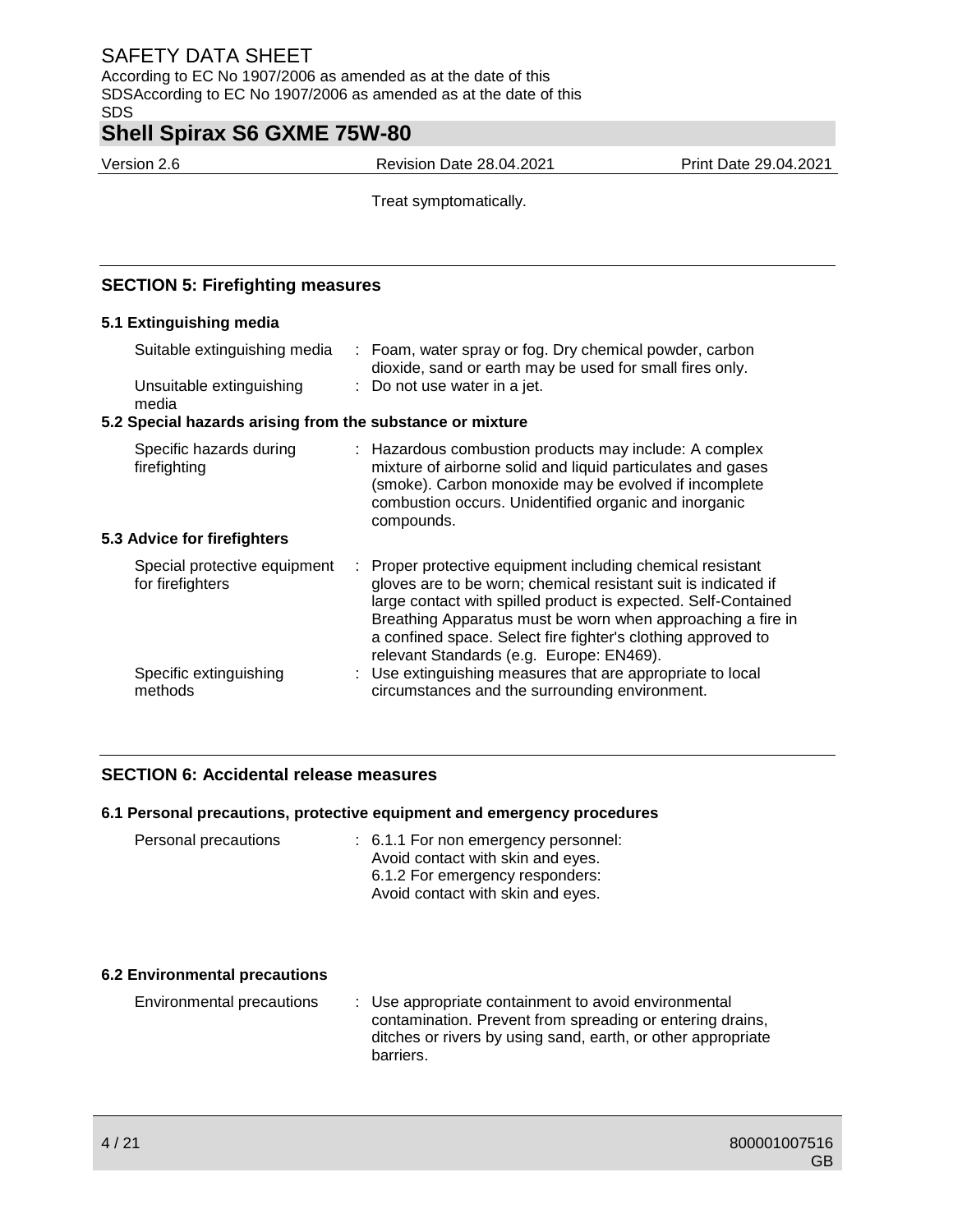According to EC No 1907/2006 as amended as at the date of this SDSAccording to EC No 1907/2006 as amended as at the date of this SDS

## **Shell Spirax S6 GXME 75W-80**

Version 2.6 Revision Date 28.04.2021 Print Date 29.04.2021

Local authorities should be advised if significant spillages cannot be contained.

### **6.3 Methods and materials for containment and cleaning up**

| Methods for cleaning up |  | : Slippery when spilt. Avoid accidents, clean up immediately.<br>Prevent from spreading by making a barrier with sand, earth<br>or other containment material.<br>Reclaim liquid directly or in an absorbent.<br>Soak up residue with an absorbent such as clay, sand or other<br>suitable material and dispose of properly. |
|-------------------------|--|------------------------------------------------------------------------------------------------------------------------------------------------------------------------------------------------------------------------------------------------------------------------------------------------------------------------------|
|-------------------------|--|------------------------------------------------------------------------------------------------------------------------------------------------------------------------------------------------------------------------------------------------------------------------------------------------------------------------------|

### **6.4 Reference to other sections**

For guidance on selection of personal protective equipment see Section 8 of this Safety Data Sheet., For guidance on disposal of spilled material see Section 13 of this Safety Data Sheet.

### **SECTION 7: Handling and storage**

| <b>General Precautions</b>                                       | : Use local exhaust ventilation if there is risk of inhalation of<br>vapours, mists or aerosols.<br>Use the information in this data sheet as input to a risk<br>assessment of local circumstances to help determine<br>appropriate controls for safe handling, storage and disposal of<br>this material.   |
|------------------------------------------------------------------|-------------------------------------------------------------------------------------------------------------------------------------------------------------------------------------------------------------------------------------------------------------------------------------------------------------|
| 7.1 Precautions for safe handling                                |                                                                                                                                                                                                                                                                                                             |
| Advice on safe handling                                          | : Avoid prolonged or repeated contact with skin.<br>Avoid inhaling vapour and/or mists.<br>When handling product in drums, safety footwear should be<br>worn and proper handling equipment should be used.<br>Properly dispose of any contaminated rags or cleaning<br>materials in order to prevent fires. |
| <b>Product Transfer</b>                                          | Proper grounding and bonding procedures should be used<br>during all bulk transfer operations to avoid static accumulation.                                                                                                                                                                                 |
| 7.2 Conditions for safe storage, including any incompatibilities |                                                                                                                                                                                                                                                                                                             |
| Other data                                                       | : Keep container tightly closed and in a cool, well-ventilated<br>place. Use properly labeled and closable containers.                                                                                                                                                                                      |
|                                                                  | Store at ambient temperature.                                                                                                                                                                                                                                                                               |
|                                                                  | Refer to section 15 for any additional specific legislation<br>covering the packaging and storage of this product.                                                                                                                                                                                          |
|                                                                  | The storage of this product may be subject to the Control of<br>Pollution (Oil Storage) (England) Regulations. Further<br>guidance may be obtained from the local environmental                                                                                                                             |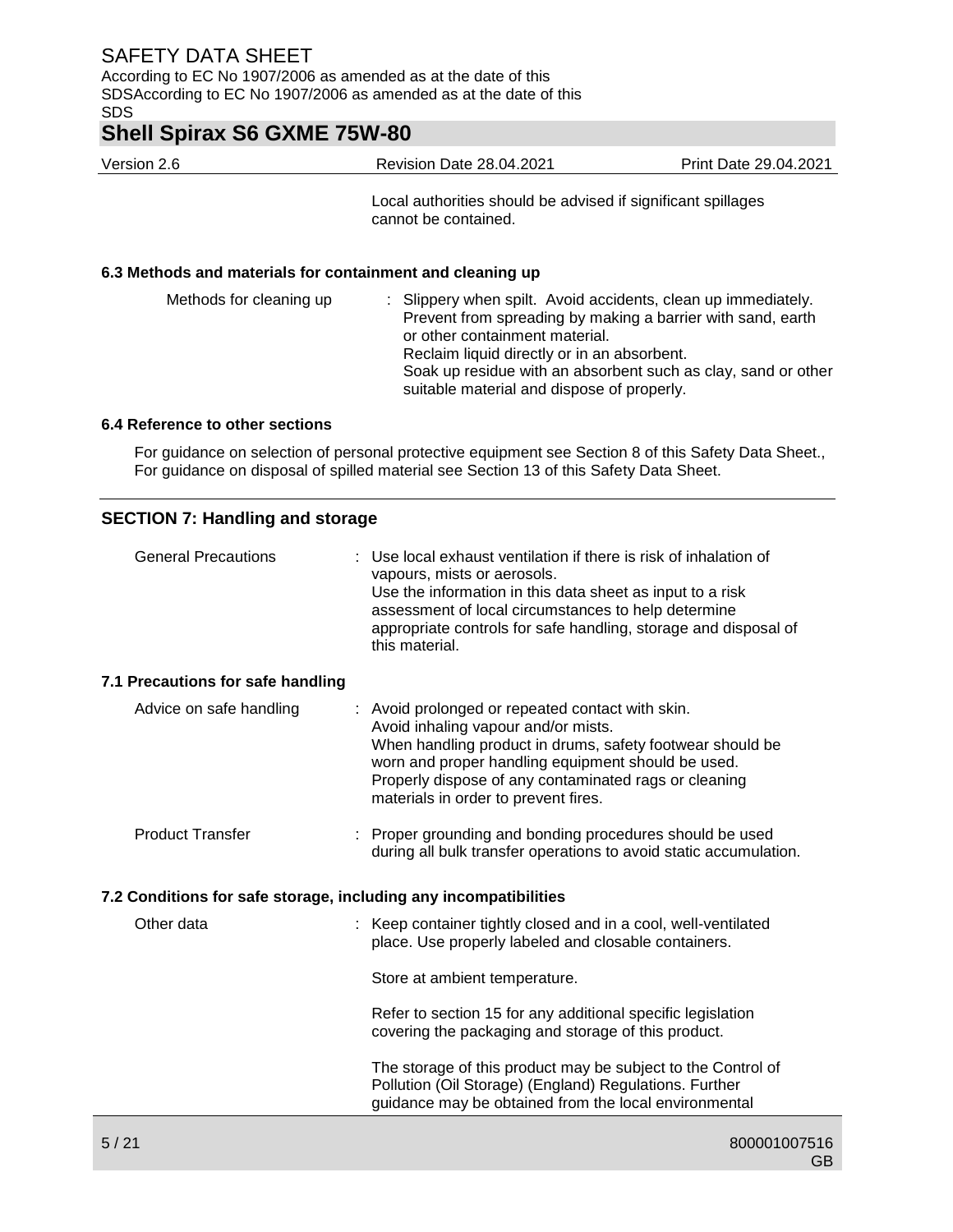According to EC No 1907/2006 as amended as at the date of this SDSAccording to EC No 1907/2006 as amended as at the date of this SDS

## **Shell Spirax S6 GXME 75W-80**

| Version 2.6             | <b>Revision Date 28.04.2021</b>                                                                                                        | <b>Print Date 29.04.2021</b> |
|-------------------------|----------------------------------------------------------------------------------------------------------------------------------------|------------------------------|
|                         | agency office.                                                                                                                         |                              |
| Packaging material      | : Suitable material: For containers or container linings, use mild<br>steel or high density polyethylene.<br>Unsuitable material: PVC. |                              |
| Container Advice        | : Polyethylene containers should not be exposed to high<br>temperatures because of possible risk of distortion.                        |                              |
| 7.3 Specific end use(s) |                                                                                                                                        |                              |
| Specific use(s)         | Not applicable.                                                                                                                        |                              |

### **SECTION 8: Exposure controls/personal protection**

### **8.1 Control parameters**

### **Occupational Exposure Limits**

| Components        | CAS-No. | Value type (Form<br>of exposure) | Control parameters  | <b>Basis</b>                                  |
|-------------------|---------|----------------------------------|---------------------|-----------------------------------------------|
| Oil mist, mineral |         | <b>TWA</b>                       | $5 \,\mathrm{mg/m}$ | US. ACGIH<br>Threshold<br><b>Limit Values</b> |

### **Biological occupational exposure limits**

No biological limit allocated.

### **Monitoring Methods**

Monitoring of the concentration of substances in the breathing zone of workers or in the general workplace may be required to confirm compliance with an OEL and adequacy of exposure controls. For some substances biological monitoring may also be appropriate.

Validated exposure measurement methods should be applied by a competent person and samples analysed by an accredited laboratory.

Examples of sources of recommended exposure measurement methods are given below or contact the supplier. Further national methods may be available.

National Institute of Occupational Safety and Health (NIOSH), USA: Manual of Analytical Methods http://www.cdc.gov/niosh/

Occupational Safety and Health Administration (OSHA), USA: Sampling and Analytical Methods http://www.osha.gov/

Health and Safety Executive (HSE), UK: Methods for the Determination of Hazardous Substances http://www.hse.gov.uk/

Institut für Arbeitsschutz Deutschen Gesetzlichen Unfallversicherung (IFA) , Germany http://www.dguv.de/inhalt/index.jsp

L'Institut National de Recherche et de Securité, (INRS), France http://www.inrs.fr/accueil

### **8.2 Exposure controls**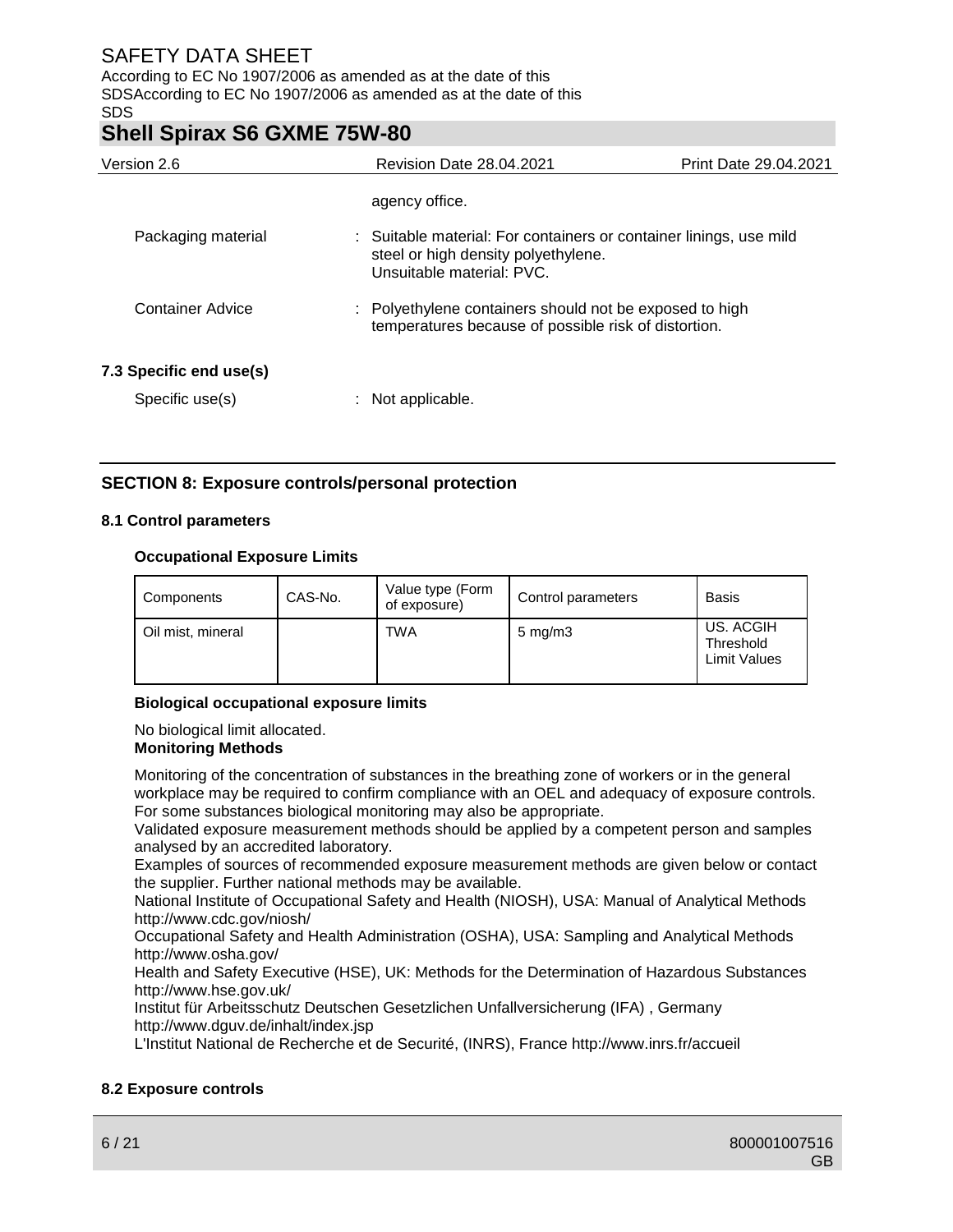According to EC No 1907/2006 as amended as at the date of this SDSAccording to EC No 1907/2006 as amended as at the date of this SDS

## **Shell Spirax S6 GXME 75W-80**

Version 2.6 Revision Date 28.04.2021 Print Date 29.04.2021

**Engineering measures**The level of protection and types of controls necessary will vary depending upon potential exposure conditions. Select controls based on a risk assessment of local circumstances. Appropriate measures include:

Adequate ventilation to control airborne concentrations.

Where material is heated, sprayed or mist formed, there is greater potential for airborne concentrations to be generated.

General Information:

Define procedures for safe handling and maintenance of controls.

Educate and train workers in the hazards and control measures relevant to normal activities associated with this product.

Ensure appropriate selection, testing and maintenance of equipment used to control exposure, e.g. personal protective equipment, local exhaust ventilation.

Drain down system prior to equipment break-in or maintenance.

Retain drain downs in sealed storage pending disposal or subsequent recycle.

Always observe good personal hygiene measures, such as washing hands after handling the material and before eating, drinking, and/or smoking. Routinely wash work clothing and protective equipment to remove contaminants. Discard contaminated clothing and footwear that cannot be cleaned. Practice good housekeeping.

### **Personal protective equipment**

The provided information is made in consideration of the PPE directive (Council Directive 89/686/EEC) and the CEN European Committee for Standardisation (CEN) standards.

Personal protective equipment (PPE) should meet recommended national standards. Check with PPE suppliers.

| Eye protection  | : If material is handled such that it could be splashed into eyes,<br>protective eyewear is recommended.<br>Approved to EU Standard EN166.                                                                                                                                                                                                                                                                                                                                                                                                                                                                                                                                                                                                                                                                   |
|-----------------|--------------------------------------------------------------------------------------------------------------------------------------------------------------------------------------------------------------------------------------------------------------------------------------------------------------------------------------------------------------------------------------------------------------------------------------------------------------------------------------------------------------------------------------------------------------------------------------------------------------------------------------------------------------------------------------------------------------------------------------------------------------------------------------------------------------|
| Hand protection |                                                                                                                                                                                                                                                                                                                                                                                                                                                                                                                                                                                                                                                                                                                                                                                                              |
| Remarks         | : Where hand contact with the product may occur the use of<br>gloves approved to relevant standards (e.g. Europe: EN374,<br>US: F739) made from the following materials may provide<br>suitable chemical protection. PVC, neoprene or nitrile rubber<br>gloves Suitability and durability of a glove is dependent on<br>usage, e.g. frequency and duration of contact, chemical<br>resistance of glove material, dexterity. Always seek advice<br>from glove suppliers. Contaminated gloves should be<br>replaced. Personal hygiene is a key element of effective hand<br>care. Gloves must only be worn on clean hands. After using<br>gloves, hands should be washed and dried thoroughly.<br>Application of a non-perfumed moisturizer is recommended.<br>For continuous contact we recommend gloves with |
|                 | breakthrough time of more than 240 minutes with preference                                                                                                                                                                                                                                                                                                                                                                                                                                                                                                                                                                                                                                                                                                                                                   |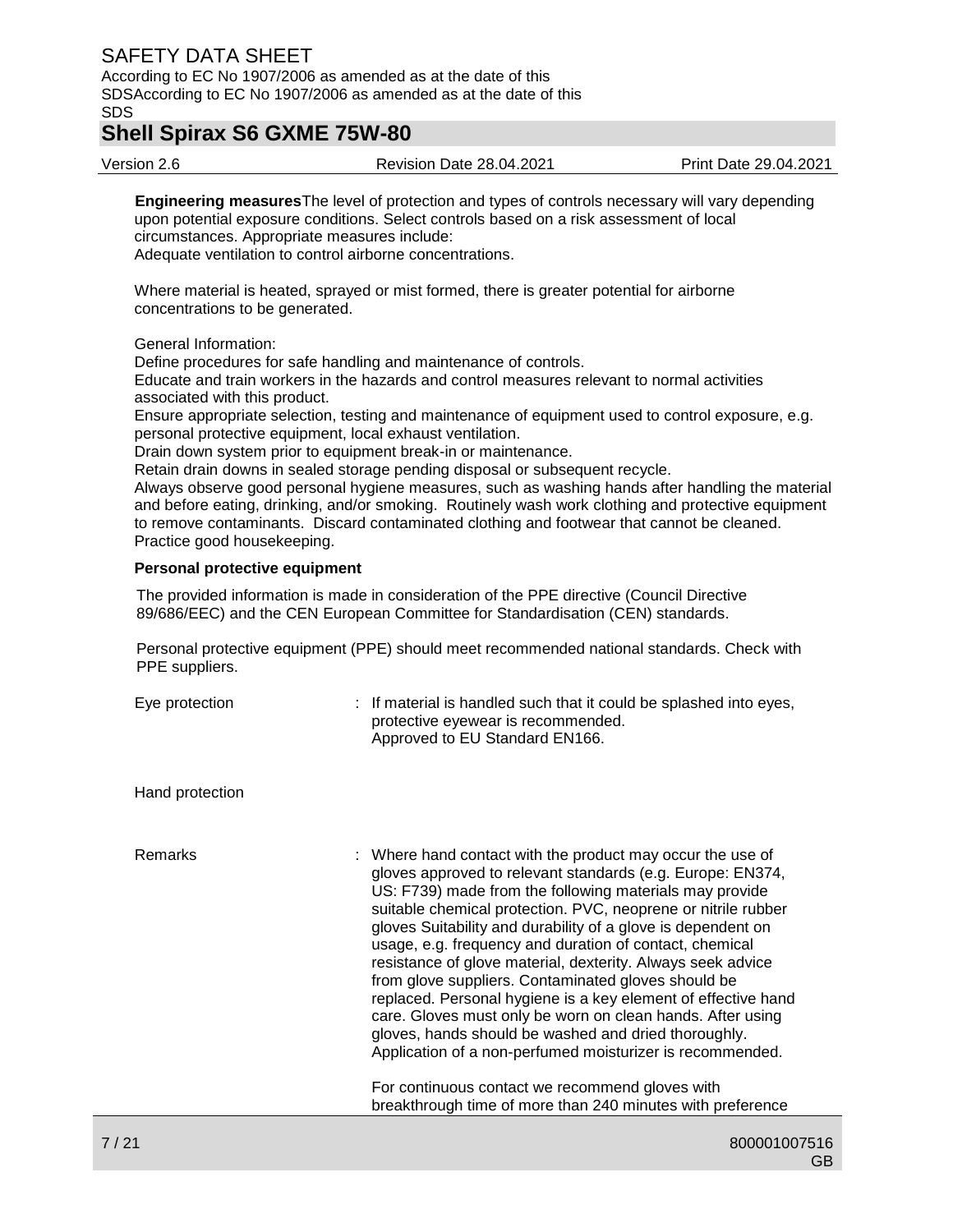According to EC No 1907/2006 as amended as at the date of this SDSAccording to EC No 1907/2006 as amended as at the date of this SDS

# **Shell Spirax S6 GXME 75W-80**

| Version 2.6                            | Revision Date 28.04.2021                                                                                                                                                                                                                                                                                                                                                                                                                                                                                                                                                                                                                                                                                                                                                                                        | Print Date 29.04.2021 |
|----------------------------------------|-----------------------------------------------------------------------------------------------------------------------------------------------------------------------------------------------------------------------------------------------------------------------------------------------------------------------------------------------------------------------------------------------------------------------------------------------------------------------------------------------------------------------------------------------------------------------------------------------------------------------------------------------------------------------------------------------------------------------------------------------------------------------------------------------------------------|-----------------------|
|                                        | for > 480 minutes where suitable gloves can be identified. For<br>short-term/splash protection we recommend the same but<br>recognize that suitable gloves offering this level of protection<br>may not be available and in this case a lower breakthrough<br>time maybe acceptable so long as appropriate maintenance<br>and replacement regimes are followed. Glove thickness is not<br>a good predictor of glove resistance to a chemical as it is<br>dependent on the exact composition of the glove material.<br>Glove thickness should be typically greater than 0.35 mm<br>depending on the glove make and model.                                                                                                                                                                                        |                       |
| Skin and body protection               | : Skin protection is not ordinarily required beyond standard<br>work clothes.<br>It is good practice to wear chemical resistant gloves.                                                                                                                                                                                                                                                                                                                                                                                                                                                                                                                                                                                                                                                                         |                       |
| Respiratory protection                 | No respiratory protection is ordinarily required under normal<br>conditions of use.<br>In accordance with good industrial hygiene practices,<br>precautions should be taken to avoid breathing of material.<br>If engineering controls do not maintain airborne<br>concentrations to a level which is adequate to protect worker<br>health, select respiratory protection equipment suitable for the<br>specific conditions of use and meeting relevant legislation.<br>Check with respiratory protective equipment suppliers.<br>Where air-filtering respirators are suitable, select an<br>appropriate combination of mask and filter.<br>Select a filter suitable for combined particulate/organic gases<br>and vapours [Type A/Type P boiling point > $65^{\circ}$ C (149°F)]<br>meeting EN14387 and EN143. |                       |
| Thermal hazards                        | : Not applicable                                                                                                                                                                                                                                                                                                                                                                                                                                                                                                                                                                                                                                                                                                                                                                                                |                       |
| Hygiene measures                       | Exposure to this product should be reduced as low as<br>reasonably practicable. Reference should be made to the<br>Health and Safety Executive's publication "COSHH<br>Essentials".                                                                                                                                                                                                                                                                                                                                                                                                                                                                                                                                                                                                                             |                       |
| <b>Environmental exposure controls</b> |                                                                                                                                                                                                                                                                                                                                                                                                                                                                                                                                                                                                                                                                                                                                                                                                                 |                       |
| General advice                         | : Take appropriate measures to fulfill the requirements of<br>relevant environmental protection legislation. Avoid<br>contamination of the environment by following advice given in<br>Section 6. If necessary, prevent undissolved material from<br>being discharged to waste water. Waste water should be<br>treated in a municipal or industrial waste water treatment plant<br>before discharge to surface water.<br>Local guidelines on emission limits for volatile substances                                                                                                                                                                                                                                                                                                                            |                       |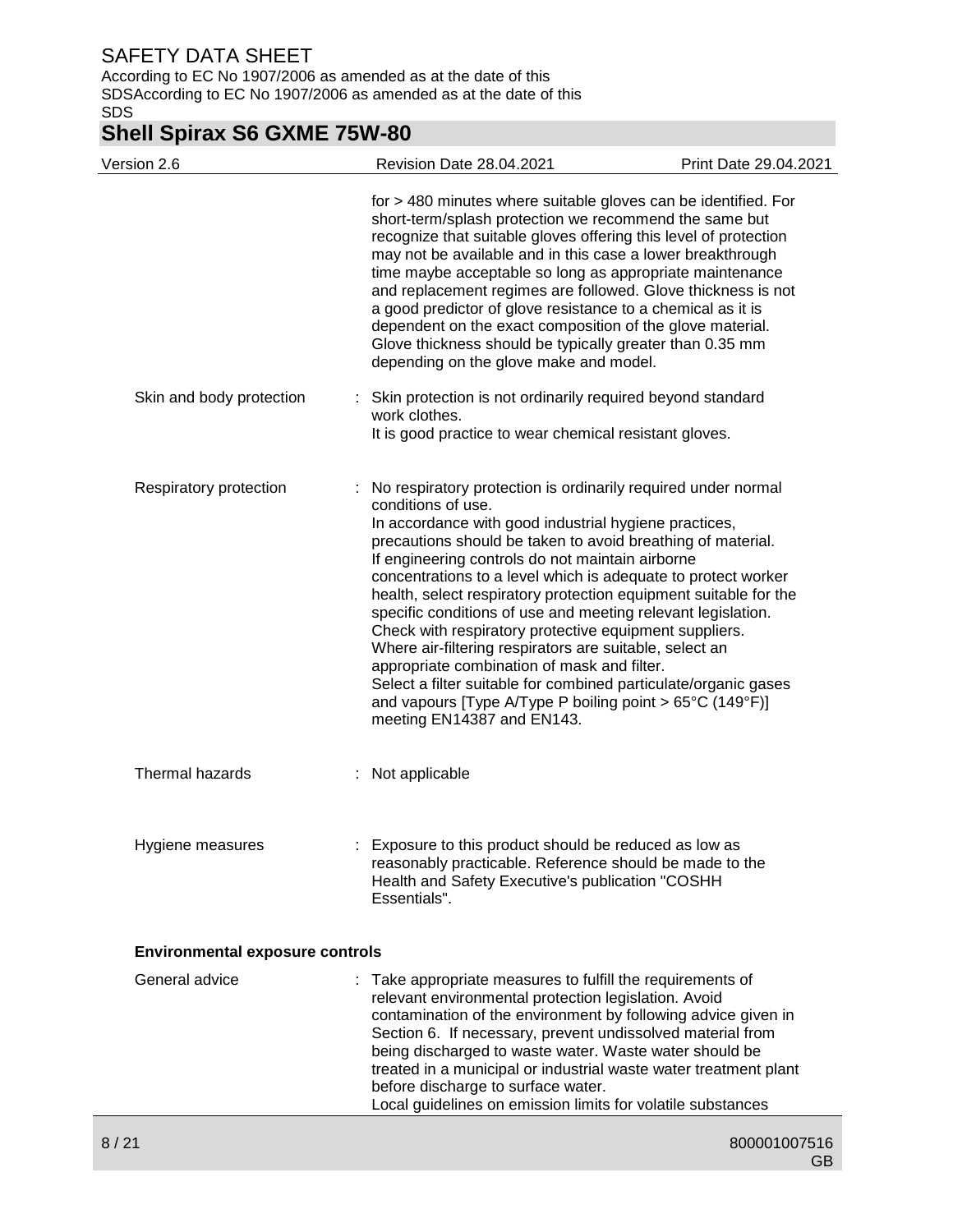According to EC No 1907/2006 as amended as at the date of this SDSAccording to EC No 1907/2006 as amended as at the date of this SDS

## **Shell Spirax S6 GXME 75W-80**

Version 2.6 Revision Date 28.04.2021 Print Date 29.04.2021

must be observed for the discharge of exhaust air containing vapour.

### **SECTION 9: Physical and chemical properties**

### **9.1 Information on basic physical and chemical properties**

| Appearance                                                              | : Liquid at room temperature.                               |
|-------------------------------------------------------------------------|-------------------------------------------------------------|
| Colour                                                                  | : amber                                                     |
| Odour                                                                   | : Data not available                                        |
| <b>Odour Threshold</b>                                                  | : Data not available                                        |
| pH                                                                      | : Not applicable                                            |
| pour point                                                              | $: \le$ = -48 °CMethod: ISO 3016                            |
|                                                                         |                                                             |
| Melting / freezing point                                                | Data not available                                          |
| Initial boiling point and boiling : > 280 °Cestimated value(s)<br>range |                                                             |
| Flash point                                                             | : 245 °C                                                    |
|                                                                         | Method: ISO 2592                                            |
| Evaporation rate                                                        | : Data not available                                        |
| Flammability (solid, gas)                                               | : Data not available                                        |
| Upper explosion limit                                                   | : Typical 10 %(V)                                           |
|                                                                         |                                                             |
| Lower explosion limit                                                   | : Typical 1 %(V)                                            |
| Vapour pressure                                                         | : < $0.5$ Pa (20 °C)                                        |
|                                                                         | estimated value(s)                                          |
| Relative vapour density                                                 | $:$ > 1 estimated value(s)                                  |
| Relative density                                                        | : $0.849(15.0 °C)$                                          |
| Density                                                                 | : 849 kg/m3 (15.0 °C)                                       |
|                                                                         | Method: ISO 12185                                           |
| Solubility(ies)                                                         |                                                             |
| Water solubility                                                        | : negligible                                                |
| Solubility in other solvents                                            | : Data not available                                        |
|                                                                         |                                                             |
| Partition coefficient: n-                                               | : log Pow: $> 6$ (based on information on similar products) |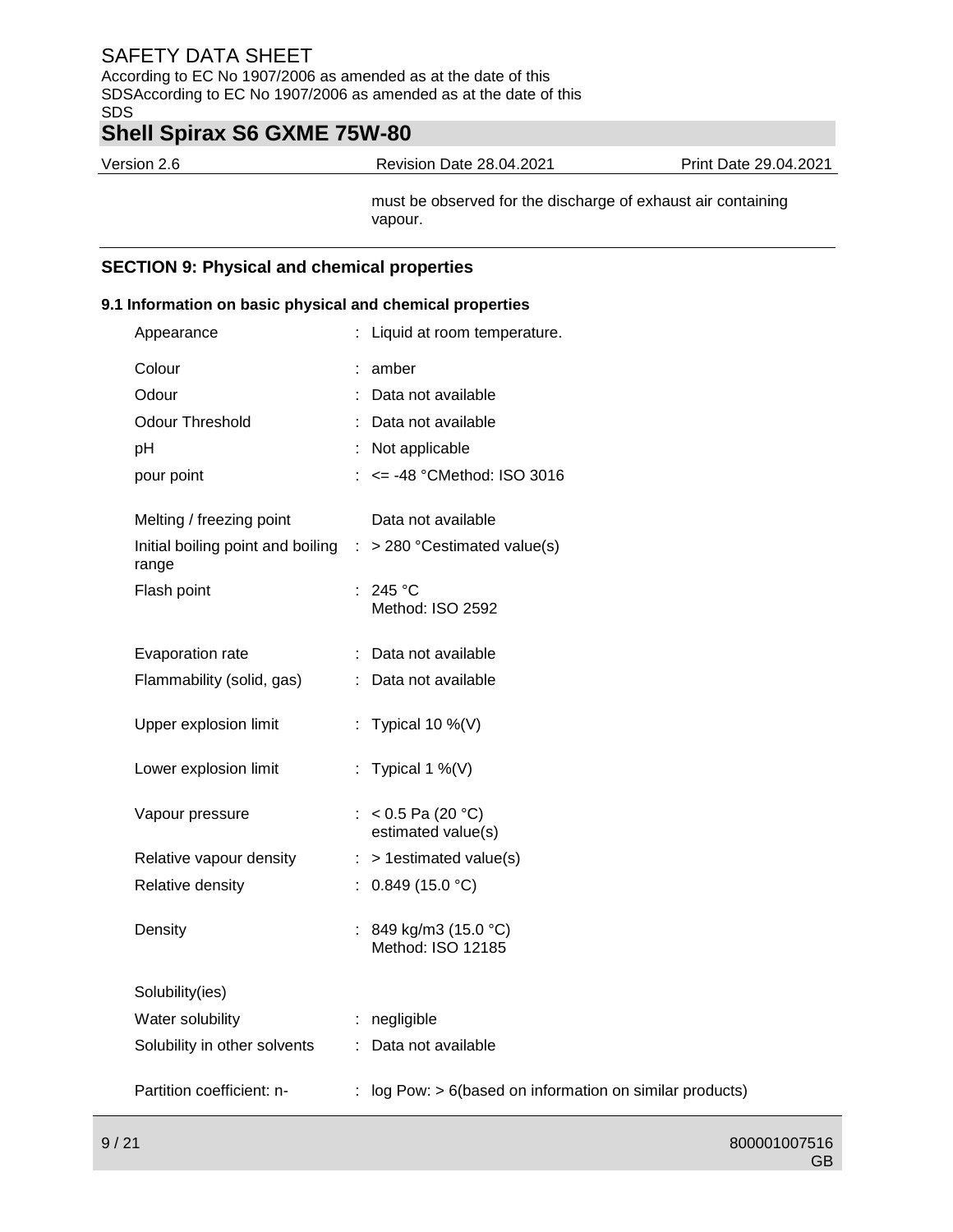According to EC No 1907/2006 as amended as at the date of this SDSAccording to EC No 1907/2006 as amended as at the date of this SDS

## **Shell Spirax S6 GXME 75W-80**

| Version 2.6                 | <b>Revision Date 28.04.2021</b>                           | Print Date 29.04.2021 |
|-----------------------------|-----------------------------------------------------------|-----------------------|
| octanol/water               |                                                           |                       |
| Auto-ignition temperature   | $\therefore$<br>320 °C                                    |                       |
| Decomposition temperature   | : Data not available                                      |                       |
| Viscosity                   |                                                           |                       |
| Viscosity, dynamic          | Data not available                                        |                       |
| Viscosity, kinematic        | : 56 mm2/s $(40.0 °C)$<br>Method: ISO 3104                |                       |
|                             | 9.3 - 10.0 mm2/s (100 °C)<br>Method: ISO 3104             |                       |
| <b>Explosive properties</b> | : Not classified                                          |                       |
| Oxidizing properties        | Data not available                                        |                       |
| 9.2 Other information       |                                                           |                       |
| Conductivity                | This material is not expected to be a static accumulator. |                       |

### **SECTION 10: Stability and reactivity**

### **10.1 Reactivity**

The product does not pose any further reactivity hazards in addition to those listed in the following sub-paragraph.

### **10.2 Chemical stability**

No hazardous reaction is expected when handled and stored according to provisions

### **10.3 Possibility of hazardous reactions**

| Hazardous reactions                   | : Reacts with strong oxidising agents.         |
|---------------------------------------|------------------------------------------------|
| 10.4 Conditions to avoid              |                                                |
| Conditions to avoid                   | : Extremes of temperature and direct sunlight. |
| 10.5 Incompatible materials           |                                                |
| Materials to avoid                    | $\therefore$ Strong oxidising agents.          |
| 10.6 Hazardous decomposition products |                                                |
|                                       |                                                |

### Hazardous decomposition : No decomposition if stored and applied as directed.

Stable.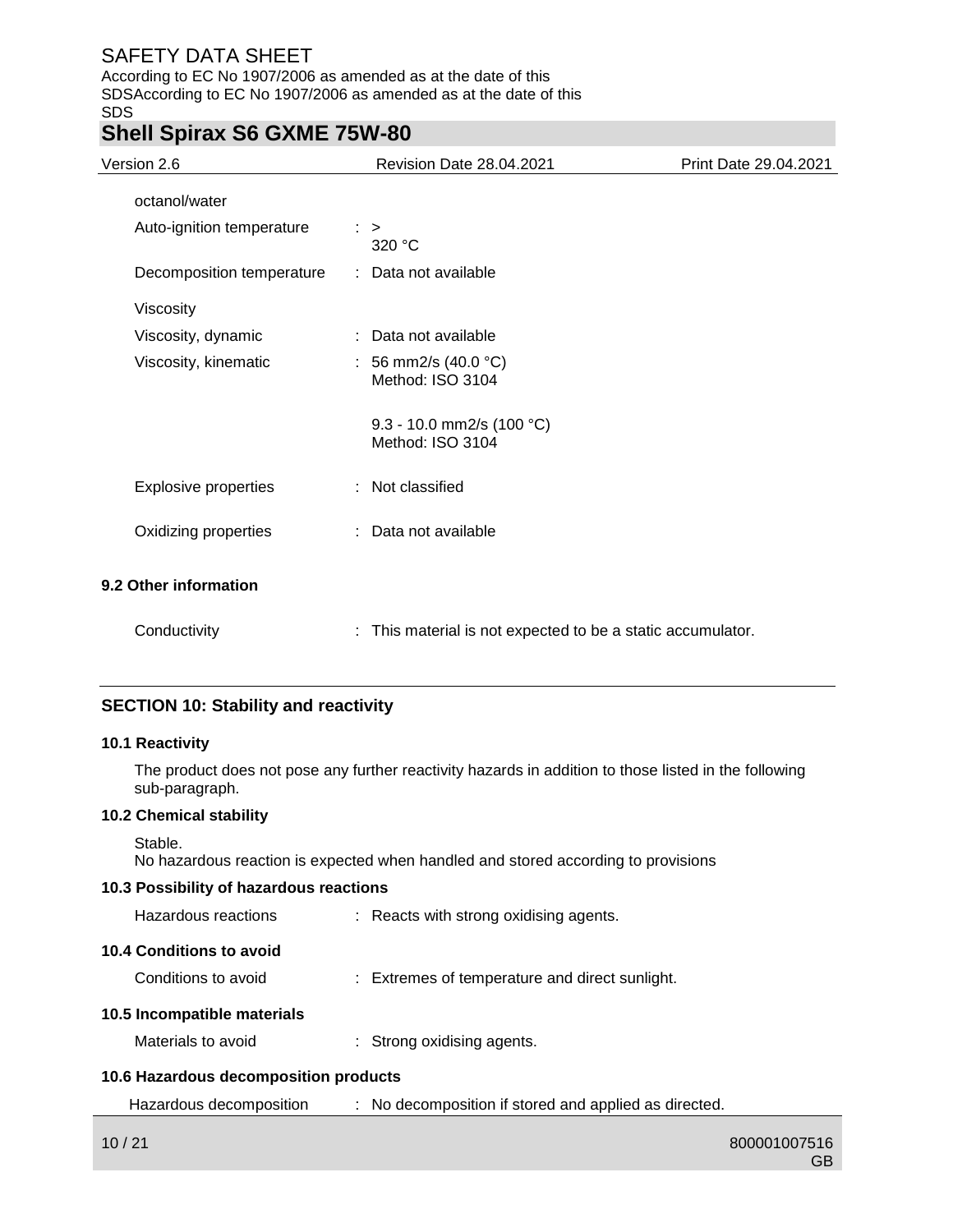According to EC No 1907/2006 as amended as at the date of this SDSAccording to EC No 1907/2006 as amended as at the date of this SDS

## **Shell Spirax S6 GXME 75W-80**

Version 2.6 Revision Date 28.04.2021 Print Date 29.04.2021

products

### **SECTION 11: Toxicological information**

### **11.1 Information on toxicological effects**

| Basis for assessment                          | : Information given is based on data on the components and<br>the toxicology of similar products. Unless indicated otherwise,<br>the data presented is representative of the product as a<br>whole, rather than for individual component(s). |
|-----------------------------------------------|----------------------------------------------------------------------------------------------------------------------------------------------------------------------------------------------------------------------------------------------|
| Information on likely routes of :<br>exposure | Skin and eye contact are the primary routes of exposure<br>although exposure may occur following accidental ingestion.                                                                                                                       |
| <b>Acute toxicity</b>                         |                                                                                                                                                                                                                                              |
| <b>Product:</b>                               |                                                                                                                                                                                                                                              |
| Acute oral toxicity                           | : LD50 rat: $> 5,000$ mg/kg<br>Remarks: Low toxicity:<br>Based on available data, the classification criteria are not met.                                                                                                                   |
| Acute inhalation toxicity                     | : Remarks: Based on available data, the classification criteria<br>are not met.                                                                                                                                                              |
| Acute dermal toxicity                         | : LD50 Rabbit: $>$ 5,000 mg/kg<br>Remarks: Low toxicity:<br>Based on available data, the classification criteria are not met.                                                                                                                |

### **Skin corrosion/irritation**

### **Product:**

Remarks: Slightly irritating to skin., Prolonged or repeated skin contact without proper cleaning can clog the pores of the skin resulting in disorders such as oil acne/folliculitis., Based on available data, the classification criteria are not met.

### **Serious eye damage/eye irritation**

### **Product:**

Remarks: Slightly irritating to the eye., Based on available data, the classification criteria are not met.

### **Components:**

### **Amine phosphate:**

Remarks: Based on available data, the classification criteria are not met.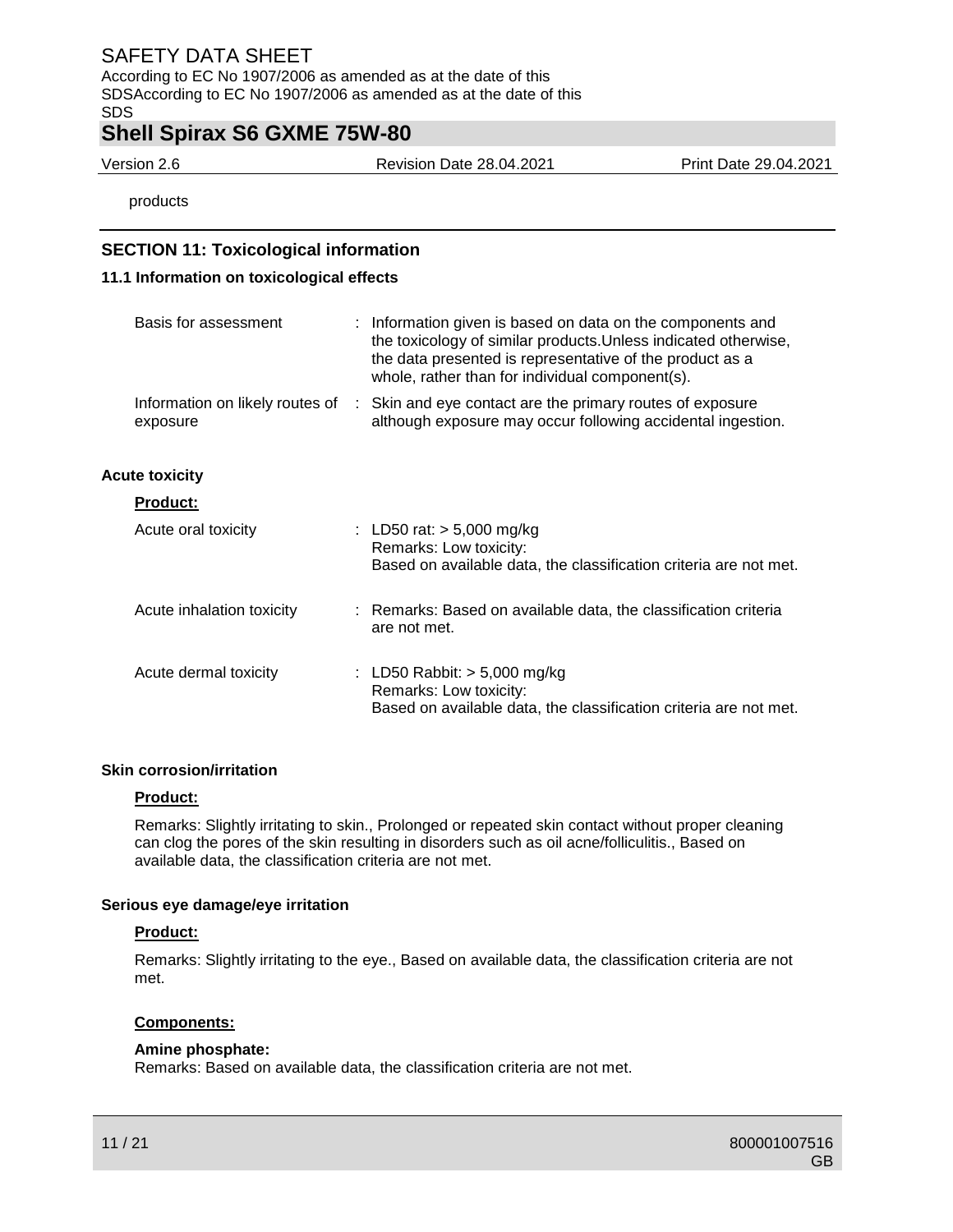According to EC No 1907/2006 as amended as at the date of this SDSAccording to EC No 1907/2006 as amended as at the date of this SDS

## **Shell Spirax S6 GXME 75W-80**

Version 2.6 Revision Date 28.04.2021 Print Date 29.04.2021

### **Respiratory or skin sensitisation**

#### **Product:**

Remarks: For respiratory and skin sensitisation:, Not a sensitiser., Based on available data, the classification criteria are not met.

### **Components:**

#### **Amine phosphate:**

Remarks: Experimental data has shown that the concentration of potentially sensitising components present in this product does not induce skin sensitisation., May cause an allergic skin reaction in sensitive individuals.

#### **Germ cell mutagenicity**

#### **Product:**

: Remarks: Non mutagenic, Based on available data, the classification criteria are not met.

### **Carcinogenicity**

### **Product:**

Remarks: Not a carcinogen., Based on available data, the classification criteria are not met.

| <b>Material</b>            | <b>GHS/CLP Carcinogenicity Classification</b> |  |  |
|----------------------------|-----------------------------------------------|--|--|
| Highly refined mineral oil | No carcinogenicity classification.            |  |  |

### **Reproductive toxicity**

### **Product:**

Remarks: Not a developmental toxicant., Does not impair fertility., Based on available data, the classification criteria are not met.

### **STOT - single exposure**

### **Product:**

Remarks: Based on available data, the classification criteria are not met.

:

### **STOT - repeated exposure**

### **Product:**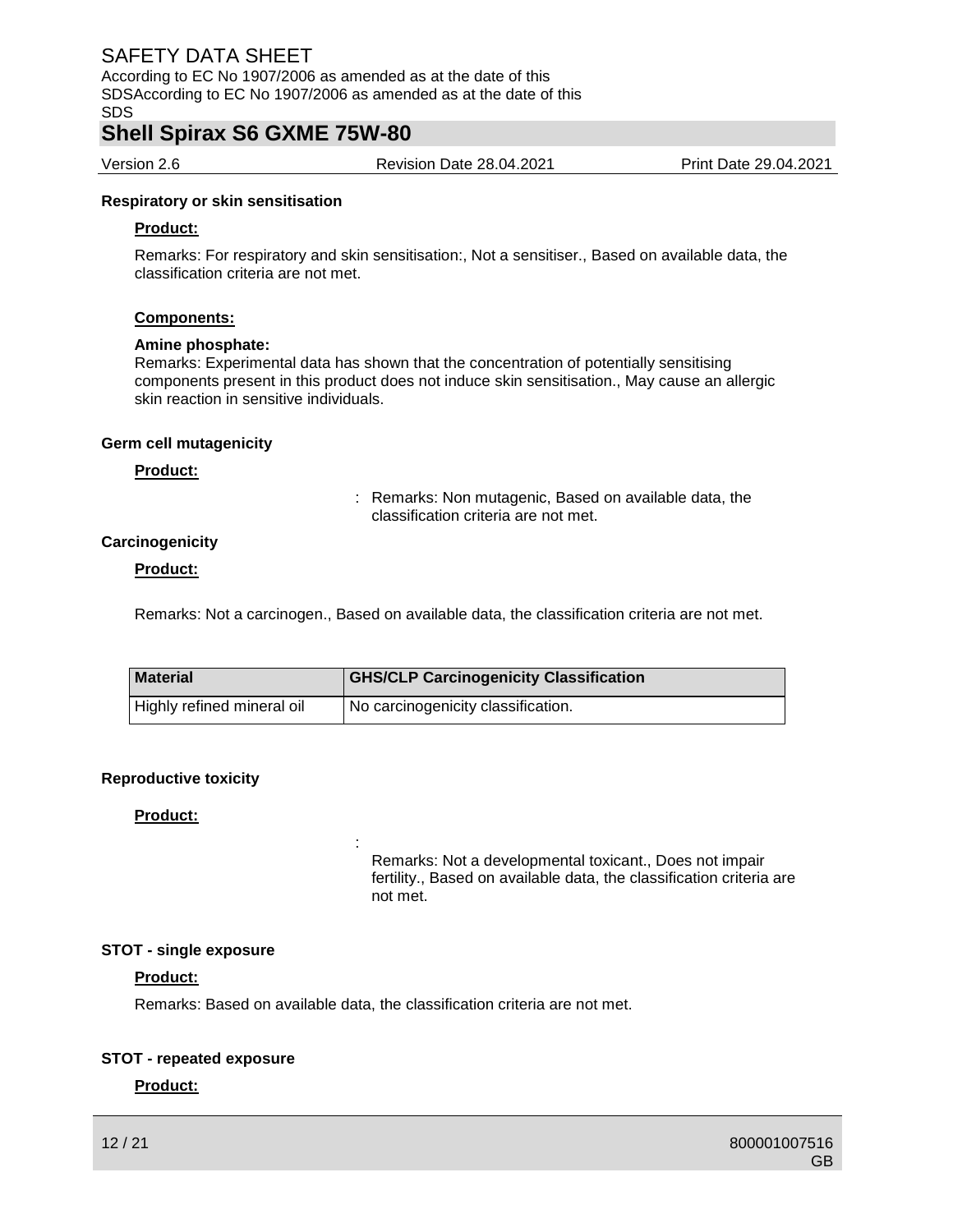According to EC No 1907/2006 as amended as at the date of this SDSAccording to EC No 1907/2006 as amended as at the date of this SDS

### **Shell Spirax S6 GXME 75W-80**

Version 2.6 Revision Date 28.04.2021 Print Date 29.04.2021

Remarks: Based on available data, the classification criteria are not met.

### **Aspiration toxicity**

### **Product:**

Not an aspiration hazard.

### **Further information**

### **Product:**

Remarks: Used oils may contain harmful impurities that have accumulated during use. The concentration of such impurities will depend on use and they may present risks to health and the environment on disposal., ALL used oil should be handled with caution and skin contact avoided as far as possible.

Remarks: Slightly irritating to respiratory system.

Remarks: Classifications by other authorities under varying regulatory frameworks may exist.

#### **Summary on evaluation of the CMR properties**

| Germ cell mutagenicity-<br>Assessment | : This product does not meet the criteria for classification in<br>categories 1A/1B. |
|---------------------------------------|--------------------------------------------------------------------------------------|
| Carcinogenicity -<br>Assessment       | : This product does not meet the criteria for classification in<br>categories 1A/1B. |
| Reproductive toxicity -<br>Assessment | : This product does not meet the criteria for classification in<br>categories 1A/1B. |

### **SECTION 12: Ecological information**

### **12.1 Toxicity**

| Basis for assessment | : Ecotoxicological data have not been determined specifically<br>for this product.<br>Information given is based on a knowledge of the components<br>and the ecotoxicology of similar products.<br>Unless indicated otherwise, the data presented is<br>representative of the product as a whole, rather than for<br>individual component(s). (LL/EL/IL50 expressed as the<br>nominal amount of product required to prepare aqueous test<br>extract). |
|----------------------|-------------------------------------------------------------------------------------------------------------------------------------------------------------------------------------------------------------------------------------------------------------------------------------------------------------------------------------------------------------------------------------------------------------------------------------------------------|
| <b>Product:</b>      |                                                                                                                                                                                                                                                                                                                                                                                                                                                       |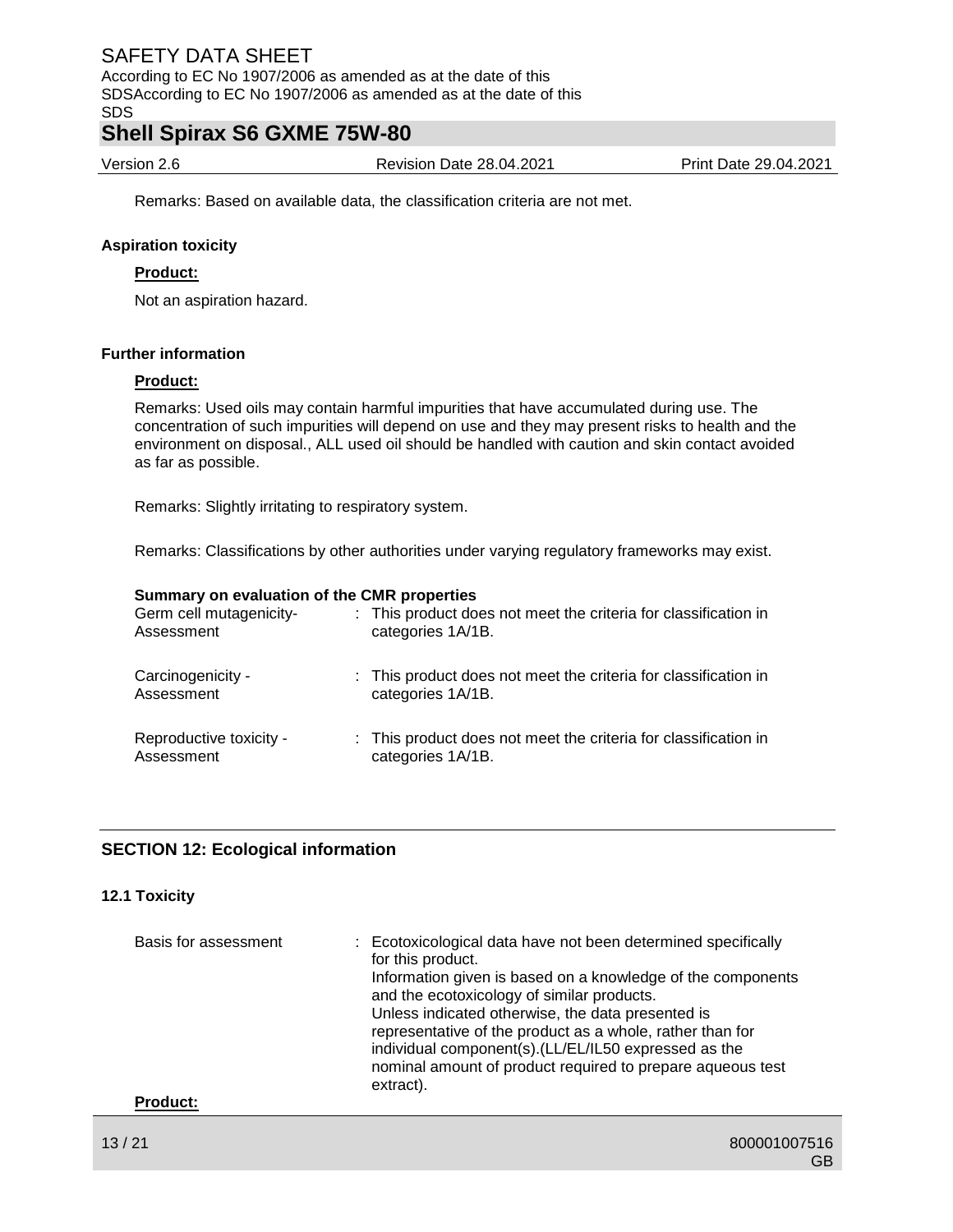According to EC No 1907/2006 as amended as at the date of this SDSAccording to EC No 1907/2006 as amended as at the date of this SDS

# **Shell Spirax S6 GXME 75W-80**

| Version 2.6                                          |              | <b>Revision Date 28.04.2021</b><br>Print Date 29.04.2021                                                             |  |  |
|------------------------------------------------------|--------------|----------------------------------------------------------------------------------------------------------------------|--|--|
| Toxicity to fish (Acute<br>toxicity)                 | are not met. | : Remarks: Based on available data, the classification criteria<br>Practically non toxic:<br>$LL/EL/IL50 > 100$ mg/l |  |  |
| Toxicity to crustacean (Acute<br>toxicity)           | are not met. | : Remarks: Based on available data, the classification criteria<br>Practically non toxic:<br>$LL/EL/IL50 > 100$ mg/l |  |  |
| Toxicity to algae/aquatic<br>plants (Acute toxicity) | are not met. | : Remarks: Based on available data, the classification criteria<br>Practically non toxic:<br>LL/EL/IL50 > 100 mg/l   |  |  |
| Toxicity to fish (Chronic<br>toxicity)               | are not met. | : Remarks: Based on available data, the classification criteria                                                      |  |  |
| Toxicity to crustacean<br>(Chronic toxicity)         | are not met. | : Remarks: Based on available data, the classification criteria                                                      |  |  |
| Toxicity to microorganisms<br>(Acute toxicity)       | are not met. | Remarks: Based on available data, the classification criteria                                                        |  |  |

### **12.2 Persistence and degradability**

| <b>Product:</b>                            |                                                                                                                                                                                                                                                                                                                                                                                                                                                                                                                                                                                                                                   |
|--------------------------------------------|-----------------------------------------------------------------------------------------------------------------------------------------------------------------------------------------------------------------------------------------------------------------------------------------------------------------------------------------------------------------------------------------------------------------------------------------------------------------------------------------------------------------------------------------------------------------------------------------------------------------------------------|
| <b>Biodegradability</b>                    | : Remarks: Not readily biodegradable., Major constituents are<br>inherently biodegradable, but contains components that may<br>persist in the environment., Persistent per IMO criteria.,<br>International Oil Pollution Compensation (IOPC) Fund<br>definition: "A non-persistent oil is oil, which, at the time of<br>shipment, consists of hydrocarbon fractions, (a) at least 50%<br>of which, by volume, distills at a temperature of 340°C (645°F)<br>and (b) at least 95% of which, by volume, distils at a<br>temperature of 370°C (700°F) when tested by the ASTM<br>Method D-86/78 or any subsequent revision thereof." |
| 12.3 Bioaccumulative potential             |                                                                                                                                                                                                                                                                                                                                                                                                                                                                                                                                                                                                                                   |
| <b>Product:</b>                            |                                                                                                                                                                                                                                                                                                                                                                                                                                                                                                                                                                                                                                   |
| <b>Bioaccumulation</b>                     | : Remarks: Contains components with the potential to<br>bioaccumulate.                                                                                                                                                                                                                                                                                                                                                                                                                                                                                                                                                            |
| Partition coefficient: n-<br>octanol/water | : $log Pow:$ > 6 Remarks: (based on information on similar<br>products)                                                                                                                                                                                                                                                                                                                                                                                                                                                                                                                                                           |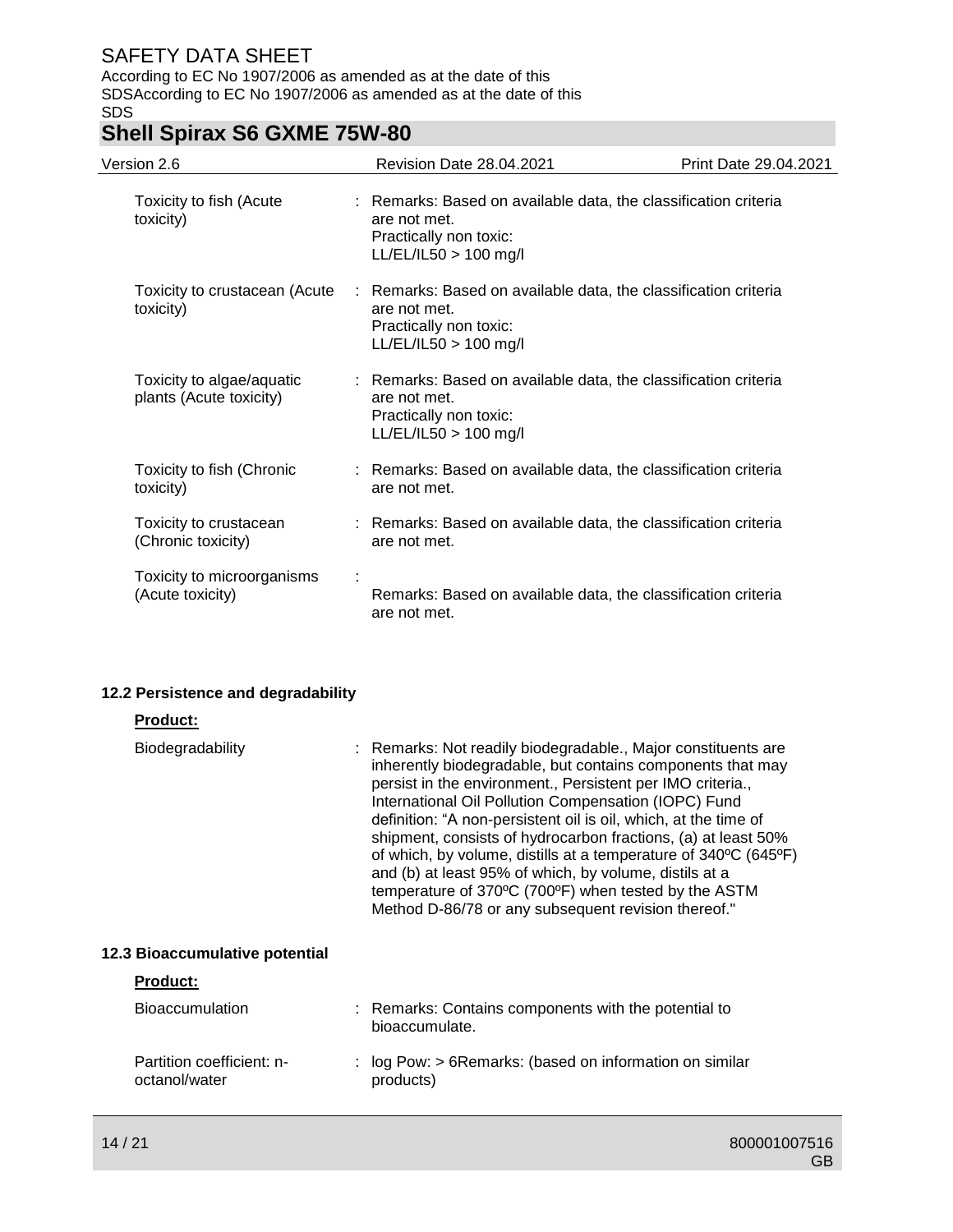According to EC No 1907/2006 as amended as at the date of this SDSAccording to EC No 1907/2006 as amended as at the date of this SDS

# **Shell Spirax S6 GXME 75W-80**

| Version 2.6                             | <b>Revision Date 28.04.2021</b>                                                                                                                                                                                                                                                                                                                           | Print Date 29.04.2021 |
|-----------------------------------------|-----------------------------------------------------------------------------------------------------------------------------------------------------------------------------------------------------------------------------------------------------------------------------------------------------------------------------------------------------------|-----------------------|
| 12.4 Mobility in soil                   |                                                                                                                                                                                                                                                                                                                                                           |                       |
| Product:                                |                                                                                                                                                                                                                                                                                                                                                           |                       |
| <b>Mobility</b>                         | : Remarks: Liquid under most environmental conditions., If it<br>enters soil, it will adsorb to soil particles and will not be<br>mobile.<br>Remarks: Floats on water.                                                                                                                                                                                    |                       |
| 12.5 Results of PBT and vPvB assessment |                                                                                                                                                                                                                                                                                                                                                           |                       |
| Product:                                |                                                                                                                                                                                                                                                                                                                                                           |                       |
| Assessment                              | : This mixture does not contain any REACH registered<br>substances that are assessed to be a PBT or a vPvB.                                                                                                                                                                                                                                               |                       |
| 12.6 Other adverse effects              |                                                                                                                                                                                                                                                                                                                                                           |                       |
| Product:                                |                                                                                                                                                                                                                                                                                                                                                           |                       |
| Additional ecological<br>information    | : Does not have ozone depletion potential, photochemical<br>ozone creation potential or global warming potential., Product<br>is a mixture of non-volatile components, which will not be<br>released to air in any significant quantities under normal<br>conditions of use.<br>Poorly soluble mixture., Causes physical fouling of aquatic<br>organisms. |                       |

### **SECTION 13: Disposal considerations**

### **13.1 Waste treatment methods**

| Product | : Recover or recycle if possible.<br>It is the responsibility of the waste generator to determine the<br>toxicity and physical properties of the material generated to<br>determine the proper waste classification and disposal<br>methods in compliance with applicable regulations.<br>Waste product should not be allowed to contaminate soil or<br>ground water, or be disposed of into the environment.<br>Do not dispose into the environment, in drains or in water<br>courses<br>Do not dispose of tank water bottoms by allowing them to<br>drain into the ground. This will result in soil and groundwater<br>contamination.<br>Waste arising from a spillage or tank cleaning should be<br>disposed of in accordance with prevailing regulations,<br>preferably to a recognised collector or contractor. The<br>competence of the collector or contractor should be<br>established beforehand. |
|---------|------------------------------------------------------------------------------------------------------------------------------------------------------------------------------------------------------------------------------------------------------------------------------------------------------------------------------------------------------------------------------------------------------------------------------------------------------------------------------------------------------------------------------------------------------------------------------------------------------------------------------------------------------------------------------------------------------------------------------------------------------------------------------------------------------------------------------------------------------------------------------------------------------------|
|         | MARPOL - see International Convention for the Prevention of<br>Pollution from Ships (MARPOL 73/78) which provides<br>technical aspects at controlling pollutions from ships.                                                                                                                                                                                                                                                                                                                                                                                                                                                                                                                                                                                                                                                                                                                               |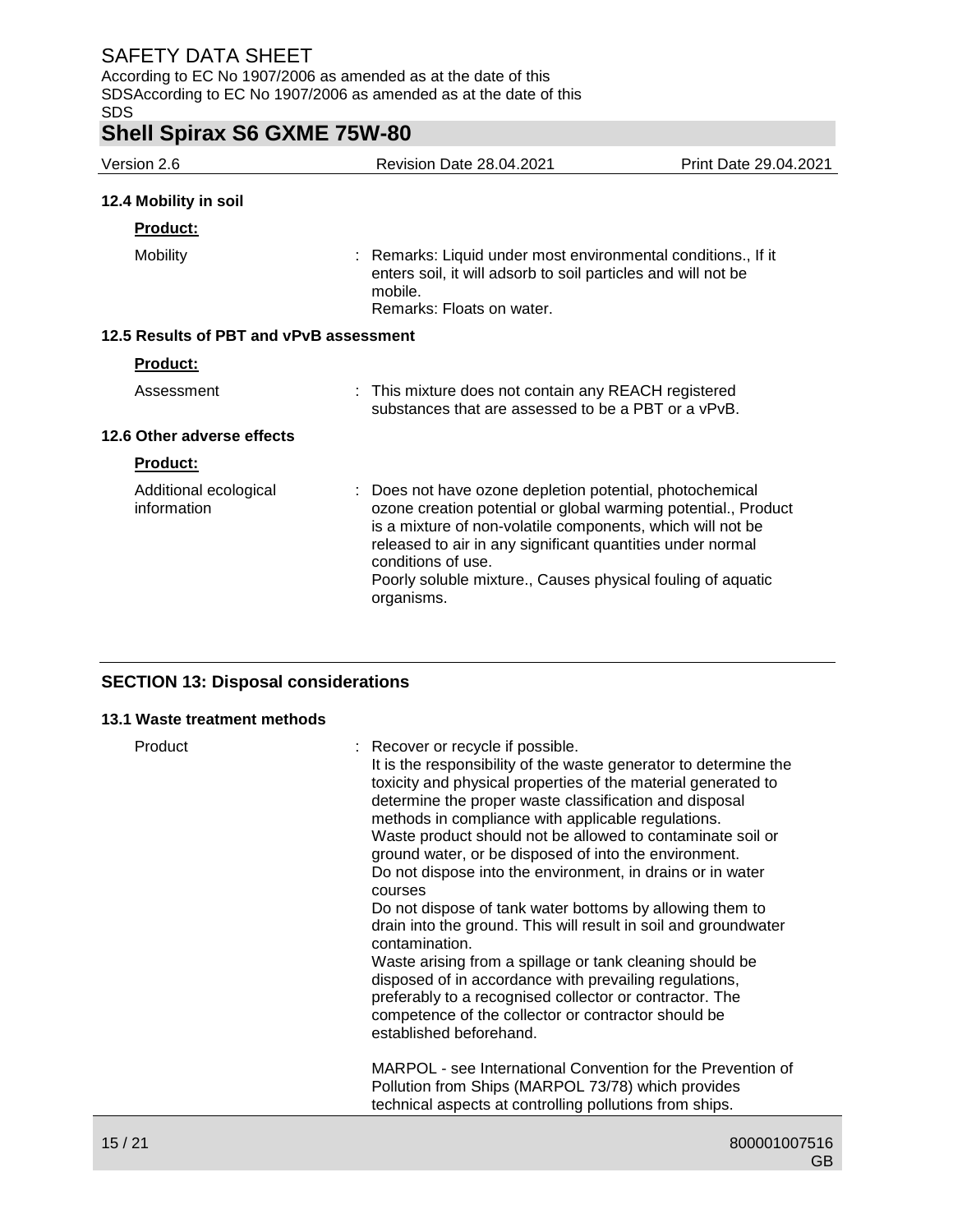According to EC No 1907/2006 as amended as at the date of this SDSAccording to EC No 1907/2006 as amended as at the date of this SDS

# **Shell Spirax S6 GXME 75W-80**

| Version 2.6            | <b>Revision Date 28.04.2021</b>                                                                                                                                                                                                                                                                           | Print Date 29.04.2021 |
|------------------------|-----------------------------------------------------------------------------------------------------------------------------------------------------------------------------------------------------------------------------------------------------------------------------------------------------------|-----------------------|
| Contaminated packaging | : Dispose in accordance with prevailing regulations, preferably<br>to a recognized collector or contractor. The competence of<br>the collector or contractor should be established beforehand.<br>Disposal should be in accordance with applicable regional,<br>national, and local laws and regulations. |                       |
| Local legislation      |                                                                                                                                                                                                                                                                                                           |                       |
| Waste catalogue        |                                                                                                                                                                                                                                                                                                           |                       |
|                        | EU Waste Disposal Code (EWC):                                                                                                                                                                                                                                                                             |                       |
| Waste Code             |                                                                                                                                                                                                                                                                                                           |                       |
|                        | 13 02 06*                                                                                                                                                                                                                                                                                                 |                       |
| Remarks                | : Disposal should be in accordance with applicable regional,<br>national, and local laws and regulations.                                                                                                                                                                                                 |                       |
|                        | Classification of waste is always the responsibility of the end<br>user.                                                                                                                                                                                                                                  |                       |
|                        |                                                                                                                                                                                                                                                                                                           |                       |

### **SECTION 14: Transport information**

| 14.1 UN number                    |                                   |
|-----------------------------------|-----------------------------------|
| <b>ADR</b>                        | Not regulated as a dangerous good |
| <b>RID</b>                        | Not regulated as a dangerous good |
| <b>IMDG</b>                       | Not regulated as a dangerous good |
| <b>IATA</b>                       | Not regulated as a dangerous good |
| 14.2 Proper shipping name         |                                   |
| <b>ADR</b>                        | Not regulated as a dangerous good |
| <b>RID</b>                        | Not regulated as a dangerous good |
| <b>IMDG</b>                       | Not regulated as a dangerous good |
| <b>IATA</b>                       | Not regulated as a dangerous good |
| 14.3 Transport hazard class       |                                   |
| <b>ADR</b>                        | Not regulated as a dangerous good |
| <b>RID</b>                        | Not regulated as a dangerous good |
| <b>IMDG</b>                       | Not regulated as a dangerous good |
| <b>IATA</b>                       | Not regulated as a dangerous good |
| 14.4 Packing group                |                                   |
| <b>ADR</b>                        | Not regulated as a dangerous good |
| <b>RID</b>                        | Not regulated as a dangerous good |
| <b>IMDG</b>                       | Not regulated as a dangerous good |
| <b>IATA</b>                       | Not regulated as a dangerous good |
| <b>14.5 Environmental hazards</b> |                                   |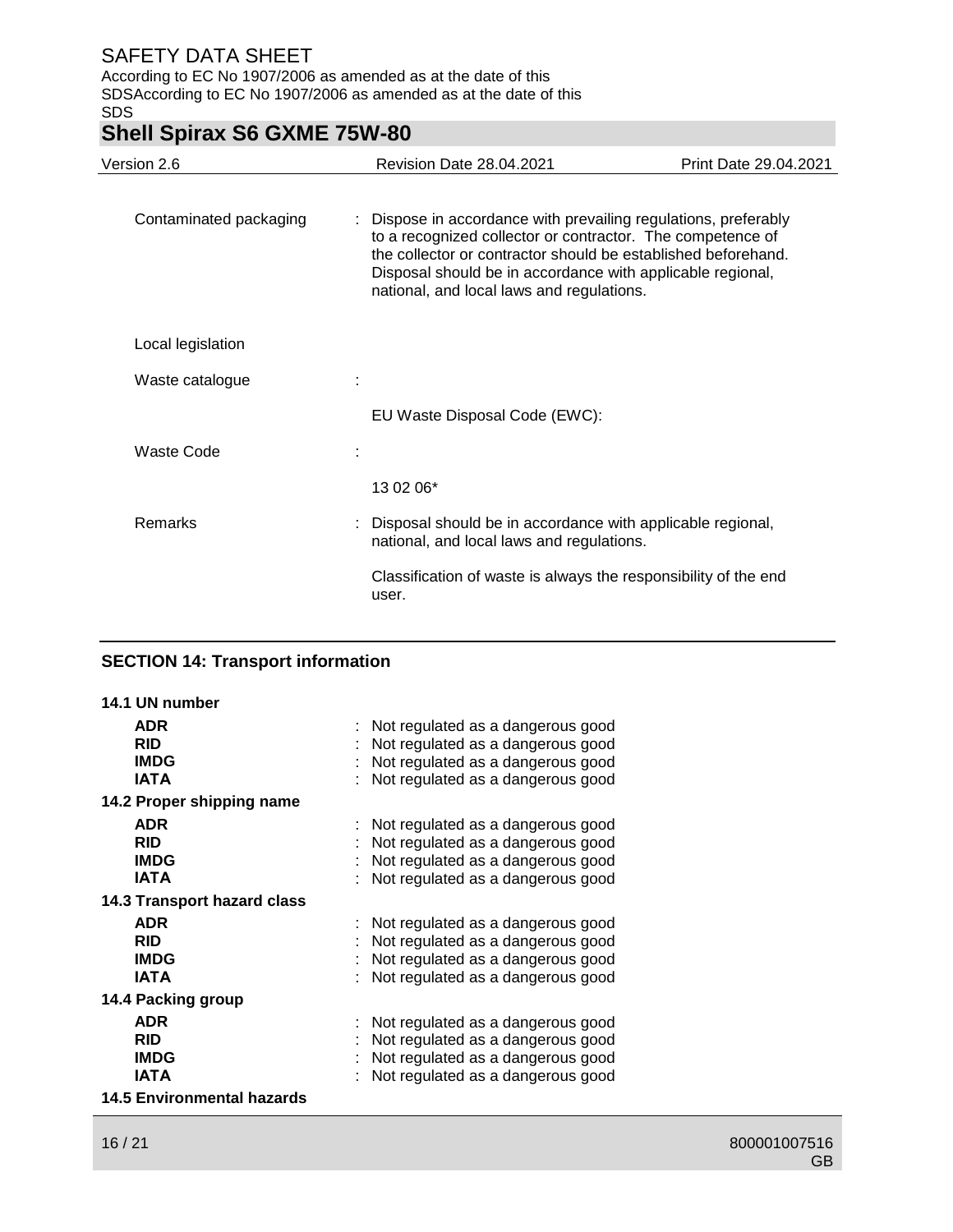According to EC No 1907/2006 as amended as at the date of this SDSAccording to EC No 1907/2006 as amended as at the date of this SDS

## **Shell Spirax S6 GXME 75W-80**

| Version 2.6                             | <b>Revision Date 28.04.2021</b>                                                                                                                                                      | <b>Print Date 29.04.2021</b> |
|-----------------------------------------|--------------------------------------------------------------------------------------------------------------------------------------------------------------------------------------|------------------------------|
| <b>ADR</b><br><b>RID</b><br><b>IMDG</b> | : Not regulated as a dangerous good<br>: Not regulated as a dangerous good<br>: Not regulated as a dangerous good                                                                    |                              |
| 14.6 Special precautions for user       |                                                                                                                                                                                      |                              |
| Remarks                                 | : Special Precautions: Refer to Section 7, Handling & Storage,<br>for special precautions which a user needs to be aware of or<br>needs to comply with in connection with transport. |                              |

### **14.7 Transport in bulk according to Annex II of MARPOL 73/78 and the IBC Code**

Not applicable for product as supplied. MARPOL Annex 1 rules apply for bulk shipments by sea.

### **SECTION 15: Regulatory information**

### **15.1 Safety, health and environmental regulations/legislation specific for the substance or mixture**

| REACH - List of substances subject to authorisation<br>(Annex XIV) | : Product is not subject to<br>Authorisation under REACH.                                                                                                                                                                                                                                                                                                                                                                                                                                                                                                                                                                                                                                                                                                                                                                                                                                                                                                                                                                                                                                                                                                                                                                                                                                                                                                                                                                                                      |
|--------------------------------------------------------------------|----------------------------------------------------------------------------------------------------------------------------------------------------------------------------------------------------------------------------------------------------------------------------------------------------------------------------------------------------------------------------------------------------------------------------------------------------------------------------------------------------------------------------------------------------------------------------------------------------------------------------------------------------------------------------------------------------------------------------------------------------------------------------------------------------------------------------------------------------------------------------------------------------------------------------------------------------------------------------------------------------------------------------------------------------------------------------------------------------------------------------------------------------------------------------------------------------------------------------------------------------------------------------------------------------------------------------------------------------------------------------------------------------------------------------------------------------------------|
| Volatile organic compounds                                         | $: 0\%$                                                                                                                                                                                                                                                                                                                                                                                                                                                                                                                                                                                                                                                                                                                                                                                                                                                                                                                                                                                                                                                                                                                                                                                                                                                                                                                                                                                                                                                        |
| Other regulations                                                  | The regulatory information is not intended to be<br>comprehensive. Other regulations may apply to this material.<br>Environmental Protection Act 1990 (as amended). Health and<br>Safety at Work etc. Act 1974. Consumers Protection Act 1987.<br>Pollution Prevention and Control Act 1999. Environment Act<br>1995. Factories Act 1961. The Carriage of Dangerous Goods<br>and Use of Transportable Pressure Equipment (Amendment)<br>Regulations 2011. Chemicals (Hazard Information and<br>Packaging for Supply) Regulations 2009. Control of<br>Substances Hazardous to Health Regulations 2002 (as<br>amended). Merchant Shipping (Dangerous Goods and Marine<br>Pollutants) Regulations 1997. Reporting of Injuries, Diseases<br>and Dangerous Occurrences Regulations 1995 (as amended).<br>Personal Protective Equipment Regulations 2002. Personal<br>Protective Equipment at Work Regulations 1992. Hazardous<br>Waste (England and Wales) Regulations 2005 (as amended).<br>Control of Major Accident Hazards Regulations 1999 (as<br>amended). Renewable Transport Fuel Obligations Order 2007<br>(as amended). Energy Act 2011. Environmental Permitting<br>(England and Wales) Regulations 2010 (as amended). Waste<br>(England and Wales) Regulations 2011 (as amended).<br>Planning (Hazardous Substances) Act 1990 and associated<br>regulations. The Environmental Protection (Controls on<br>Ozone-Depleting Substances) Regulations 2011. |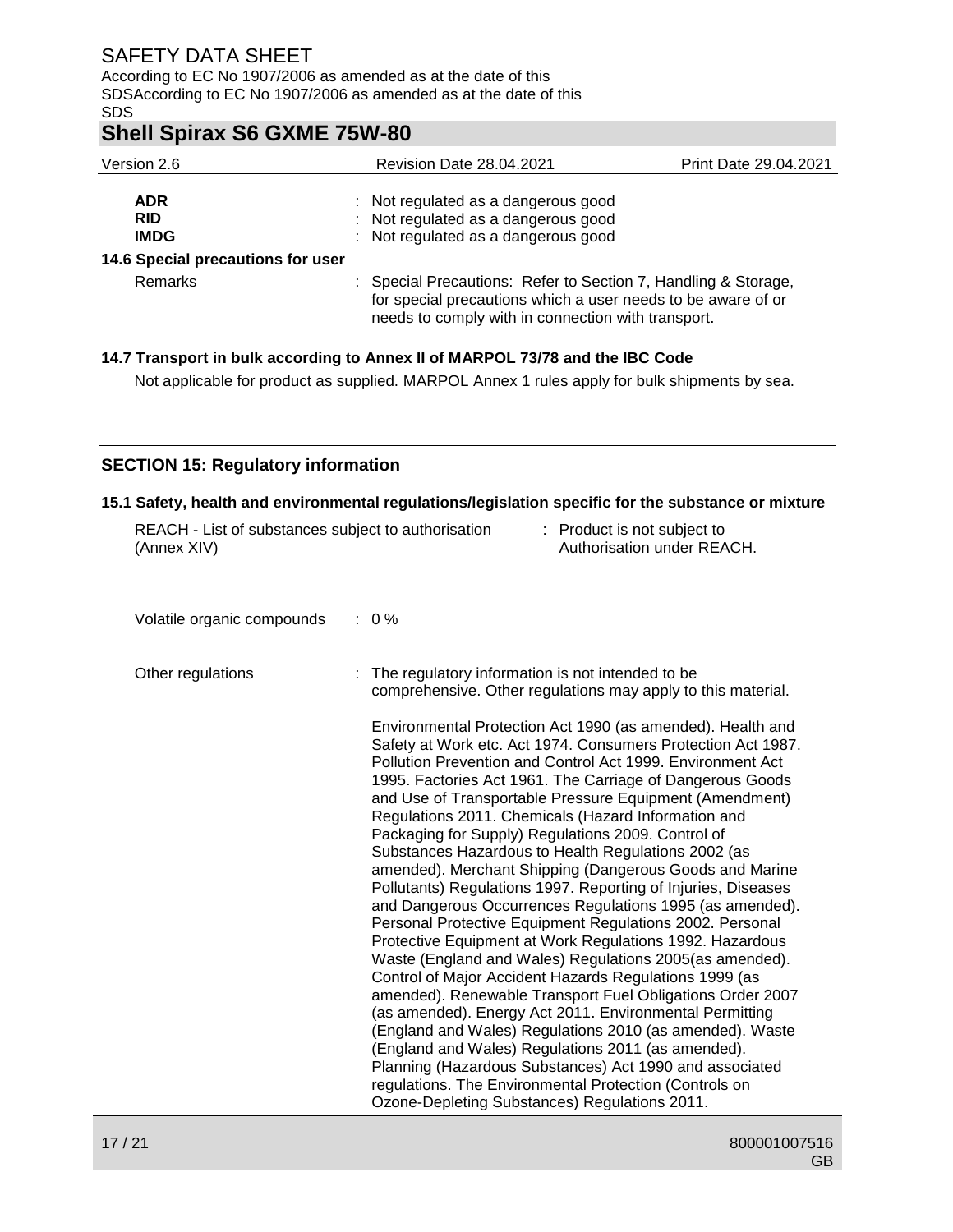According to EC No 1907/2006 as amended as at the date of this SDSAccording to EC No 1907/2006 as amended as at the date of this SDS

## **Shell Spirax S6 GXME 75W-80**

Version 2.6 Revision Date 28.04.2021 Print Date 29.04.2021

Regulation (EC) No 1907/2006 of the European Parliament and of the Council of 18 December 2006 concerning the Registration, Evaluation, Authorisation and Restriction of Chemicals (REACH), annex XIV. Regulation (EC) No 1907/2006 of the European Parliament and of the Council of 18 December 2006 concerning the Registration, Evaluation, Authorisation and Restriction of Chemicals (REACH), annex XVII. Directive 2004/37/EC on the protection of workers from the risks related to exposure to carcinogens or mutagens at work and its amendments. Directive 1994/33/EC on the protection of young people at work and its amendments. Council Directive 92/85/EEC on the introduction of measures to encourage improvements in the safety and health at work of pregnant workers and workers who have recently given birth

### **The components of this product are reported in the following inventories:**

| REACH       | : Notified with Restrictions. |
|-------------|-------------------------------|
| <b>TSCA</b> | : All components listed.      |

### **15.2 Chemical safety assessment**

No Chemical Safety Assessment has been carried out for this substance/mixture by the supplier.

or are breastfeeding and its amendments.

### **SECTION 16: Other information**

### **Full text of H-Statements**

| H302                             | Harmful if swallowed.                                   |
|----------------------------------|---------------------------------------------------------|
| H317                             | May cause an allergic skin reaction.                    |
| H318                             | Causes serious eye damage.                              |
| H411                             | Toxic to aquatic life with long lasting effects.        |
| H413                             | May cause long lasting harmful effects to aquatic life. |
| Full text of other abbreviations |                                                         |
| Acute Tox.                       | Acute toxicity                                          |
| Aquistic Chronic                 | Long-term (chronic) aquetic hezerd                      |

| Aquatic Chronic            | Long-term (chronic) aquatic hazard                                                                                                                             |  |  |
|----------------------------|----------------------------------------------------------------------------------------------------------------------------------------------------------------|--|--|
| Eye Dam.                   | Serious eye damage                                                                                                                                             |  |  |
| Skin Sens.                 | Skin sensitisation                                                                                                                                             |  |  |
| Abbreviations and Acronyms | : The standard abbreviations and acronyms used in this<br>document can be looked up in reference literature (e.g.<br>scientific dictionaries) and/or websites. |  |  |

,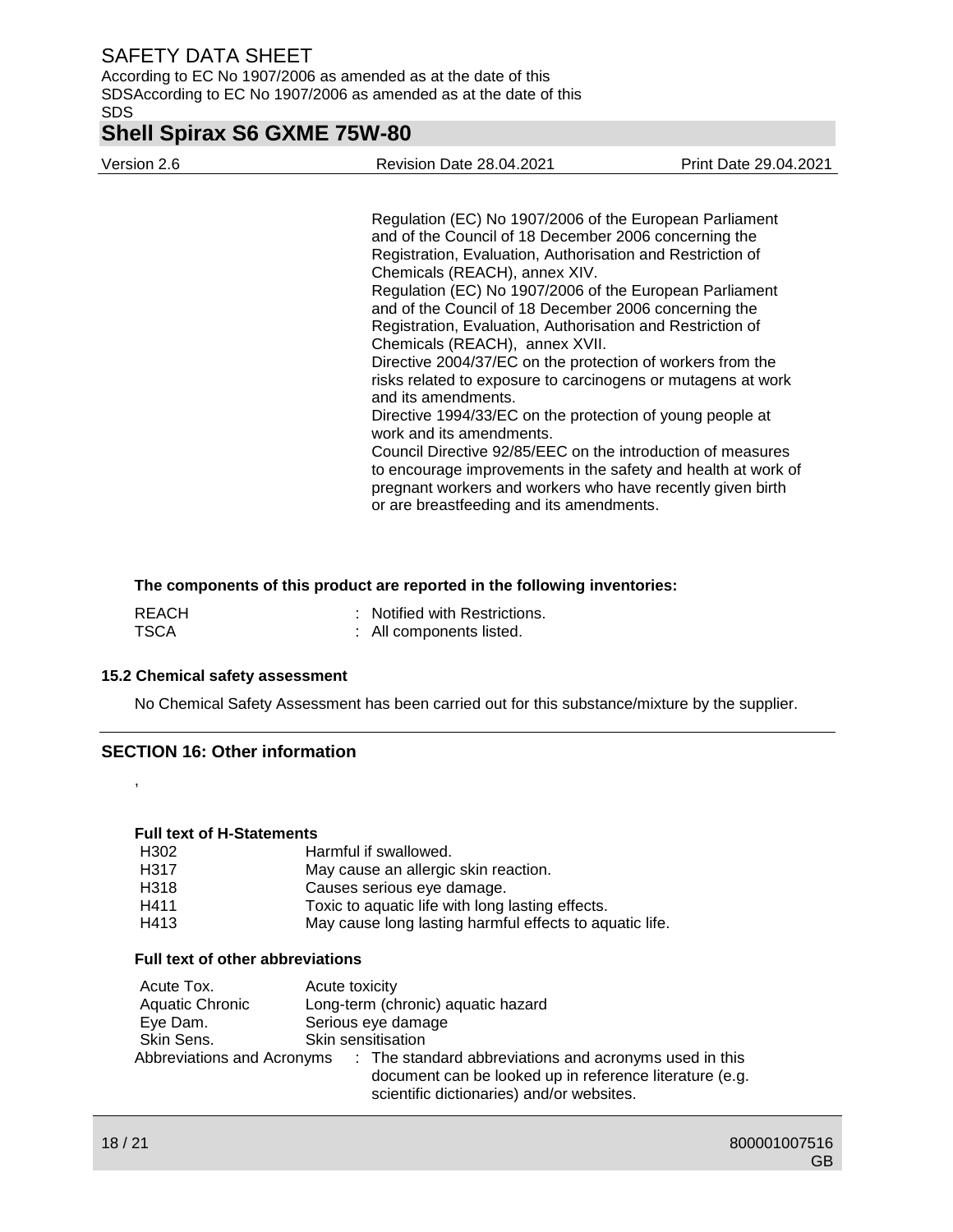According to EC No 1907/2006 as amended as at the date of this SDSAccording to EC No 1907/2006 as amended as at the date of this SDS

# **Shell Spirax S6 GXME 75W-80**

| Version 2.6 | Revision Date 28.04.2021                                                                                                                                                                                                                                                                                                                                                                                                                                                                                                                                                                                                                                                                                                                                                                                                                                                                                                                                                                                                                                                                                                     | Print Date 29.04.2021 |
|-------------|------------------------------------------------------------------------------------------------------------------------------------------------------------------------------------------------------------------------------------------------------------------------------------------------------------------------------------------------------------------------------------------------------------------------------------------------------------------------------------------------------------------------------------------------------------------------------------------------------------------------------------------------------------------------------------------------------------------------------------------------------------------------------------------------------------------------------------------------------------------------------------------------------------------------------------------------------------------------------------------------------------------------------------------------------------------------------------------------------------------------------|-----------------------|
|             | The standard abbreviations and acronyms used in this<br>document can be looked up in reference literature (e.g.<br>scientific dictionaries) and/or websites.                                                                                                                                                                                                                                                                                                                                                                                                                                                                                                                                                                                                                                                                                                                                                                                                                                                                                                                                                                 |                       |
|             | ACGIH = American Conference of Governmental Industrial<br><b>Hygienists</b><br>ADR = European Agreement concerning the International<br>Carriage of Dangerous Goods by Road<br>AICS = Australian Inventory of Chemical Substances<br>ASTM = American Society for Testing and Materials<br>BEL = Biological exposure limits<br>BTEX = Benzene, Toluene, Ethylbenzene, Xylenes<br>CAS = Chemical Abstracts Service<br>CEFIC = European Chemical Industry Council<br>CLP = Classification Packaging and Labelling<br>COC = Cleveland Open-Cup<br>DIN = Deutsches Institut fur Normung<br>DMEL = Derived Minimal Effect Level<br>DNEL = Derived No Effect Level<br>DSL = Canada Domestic Substance List<br>EC = European Commission<br>$EC50 =$ Effective Concentration fifty<br>ECETOC = European Center on Ecotoxicology and<br><b>Toxicology Of Chemicals</b><br>ECHA = European Chemicals Agency<br>EINECS = The European Inventory of Existing Commercial<br><b>Chemical Substances</b><br>EL50 = Effective Loading fifty<br>ENCS = Japanese Existing and New Chemical Substances<br>Inventory<br>EWC = European Waste Code |                       |
|             | GHS = Globally Harmonised System of Classification and<br>Labelling of Chemicals<br>IARC = International Agency for Research on Cancer<br>IATA = International Air Transport Association<br>IC50 = Inhibitory Concentration fifty<br>IL50 = Inhibitory Level fifty                                                                                                                                                                                                                                                                                                                                                                                                                                                                                                                                                                                                                                                                                                                                                                                                                                                           |                       |
|             | <b>IMDG</b> = International Maritime Dangerous Goods<br>INV = Chinese Chemicals Inventory<br>$IP346$ = Institute of Petroleum test method $N^{\circ}$ 346 for the<br>determination of polycyclic aromatics DMSO-extractables<br>KECI = Korea Existing Chemicals Inventory<br>$LC50$ = Lethal Concentration fifty                                                                                                                                                                                                                                                                                                                                                                                                                                                                                                                                                                                                                                                                                                                                                                                                             |                       |
|             | $LD50 = Lethal Does fifty per cent.$<br>LL/EL/IL = Lethal Loading/Effective Loading/Inhibitory loading<br>LL50 = Lethal Loading fifty<br>MARPOL = International Convention for the Prevention of<br><b>Pollution From Ships</b><br>NOEC/NOEL = No Observed Effect Concentration / No<br><b>Observed Effect Level</b>                                                                                                                                                                                                                                                                                                                                                                                                                                                                                                                                                                                                                                                                                                                                                                                                         |                       |
|             | OE_HPV = Occupational Exposure - High Production Volume                                                                                                                                                                                                                                                                                                                                                                                                                                                                                                                                                                                                                                                                                                                                                                                                                                                                                                                                                                                                                                                                      |                       |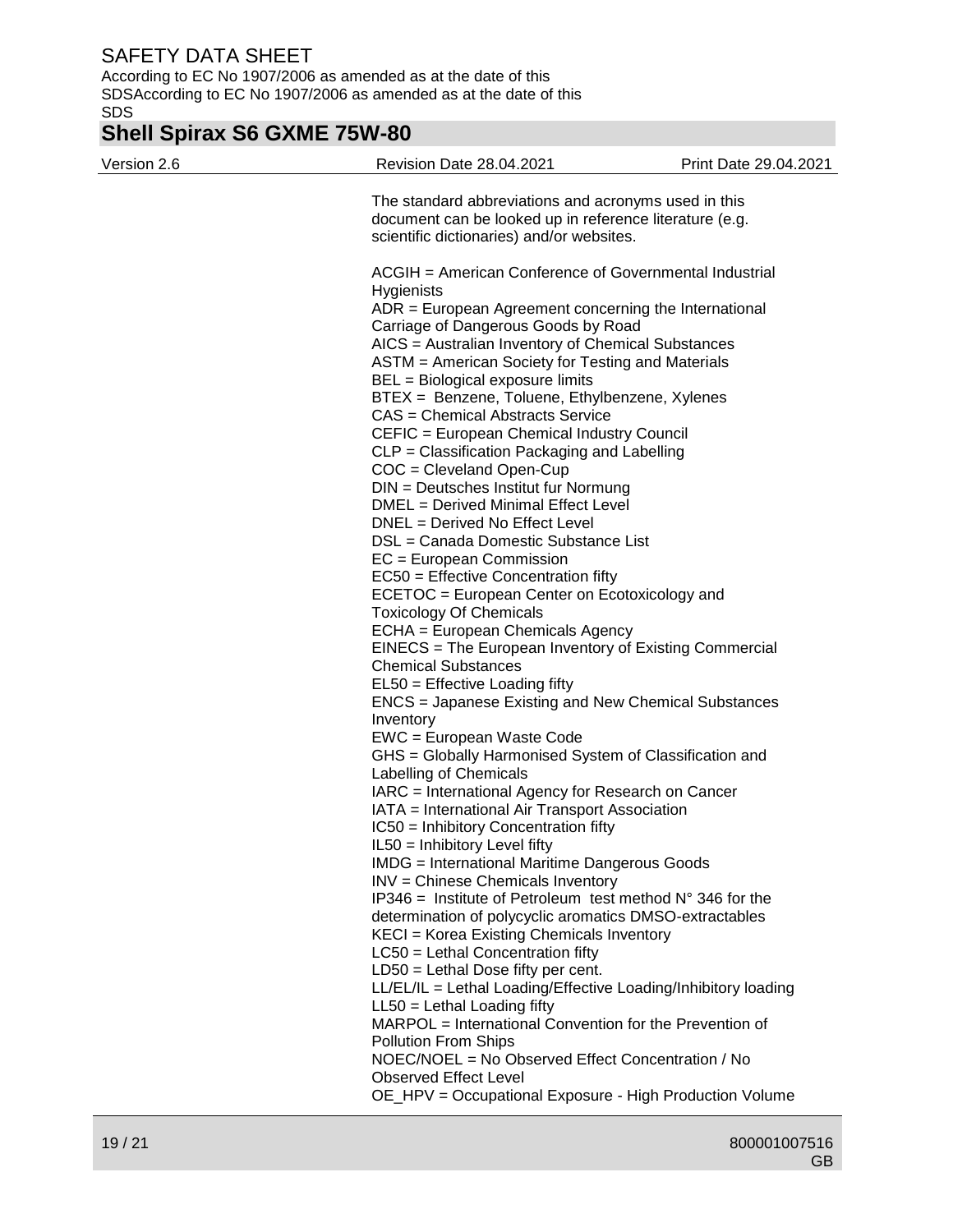According to EC No 1907/2006 as amended as at the date of this SDSAccording to EC No 1907/2006 as amended as at the date of this SDS

## **Shell Spirax S6 GXME 75W-80**

| Version 2.6                                                            | Revision Date 28.04.2021                                                                                                                                                                                                                                                                                                                                                                                                                                                                                                                                           | Print Date 29.04.2021 |
|------------------------------------------------------------------------|--------------------------------------------------------------------------------------------------------------------------------------------------------------------------------------------------------------------------------------------------------------------------------------------------------------------------------------------------------------------------------------------------------------------------------------------------------------------------------------------------------------------------------------------------------------------|-----------------------|
|                                                                        | PBT = Persistent, Bioaccumulative and Toxic<br>PICCS = Philippine Inventory of Chemicals and Chemical<br>Substances<br><b>PNEC</b> = Predicted No Effect Concentration<br>REACH = Registration Evaluation And Authorisation Of<br>Chemicals<br>RID = Regulations Relating to International Carriage of<br>Dangerous Goods by Rail<br>SKIN_DES = Skin Designation<br>STEL = Short term exposure limit<br>TRA = Targeted Risk Assessment<br>TSCA = US Toxic Substances Control Act<br>TWA = Time-Weighted Average<br>vPvB = very Persistent and very Bioaccumulative |                       |
| <b>Further information</b>                                             |                                                                                                                                                                                                                                                                                                                                                                                                                                                                                                                                                                    |                       |
| Training advice                                                        |                                                                                                                                                                                                                                                                                                                                                                                                                                                                                                                                                                    |                       |
|                                                                        | Provide adequate information, instruction and training for<br>operators.                                                                                                                                                                                                                                                                                                                                                                                                                                                                                           |                       |
| Other information                                                      | : No Exposure Scenario annex is attached to this safety data<br>sheet. It is a non-classified mixture containing hazardous<br>substances as detailed in Section 3; relevant information from<br>Exposure Scenarios for the hazardous substances contained<br>have been integrated into the core sections 1-16 of this SDS.<br>A vertical bar ( ) in the left margin indicates an amendment                                                                                                                                                                         |                       |
|                                                                        | from the previous version.                                                                                                                                                                                                                                                                                                                                                                                                                                                                                                                                         |                       |
| Sources of key data used to<br>compile the Safety Data<br><b>Sheet</b> | ÷                                                                                                                                                                                                                                                                                                                                                                                                                                                                                                                                                                  |                       |
|                                                                        | The quoted data are from, but not limited to, one or more<br>sources of information (e.g. toxicological data from Shell<br>Health Services, material suppliers' data, CONCAWE, EU<br>IUCLID date base, EC 1272 regulation, etc).                                                                                                                                                                                                                                                                                                                                   |                       |

This information is based on our current knowledge and is intended to describe the product for the purposes of health, safety and environmental requirements only. It should not therefore be construed as guaranteeing any specific property of the product.